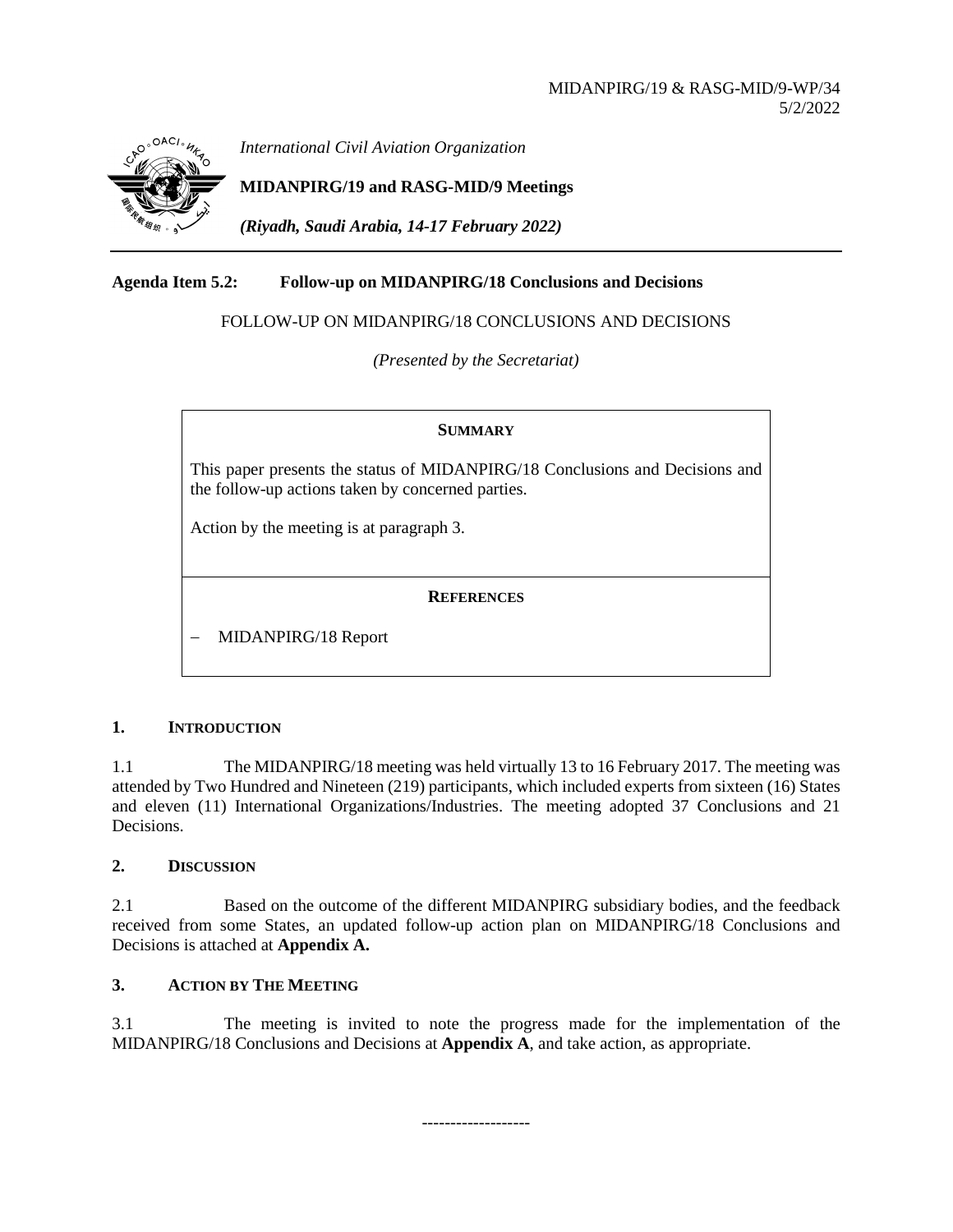#### MIDANPIRG/18 & RASG-MID/8-WP/34 **APPENDIX A**

#### **APPENDIX A**

#### **FOLLOW-UP ACTION PLAN ON MIDANPIRG/17 CONCLUSIONS & DECISIONS**

| No.     | <b>CONCLUSIONS AND DECISIONS</b>                                                                                                                                                                                                                                                                                                                                                                                                                                                                                                                                                                                    | <b>CONCERNS</b><br><b>CHALLENGES</b><br>(RATIONALE)                                                                                |                                                                                                                                               | DELIVERABLE/<br>TO BE INITIATED BY | <b>TARGET DATE</b> | <b>STATUS/REMARKS</b> |
|---------|---------------------------------------------------------------------------------------------------------------------------------------------------------------------------------------------------------------------------------------------------------------------------------------------------------------------------------------------------------------------------------------------------------------------------------------------------------------------------------------------------------------------------------------------------------------------------------------------------------------------|------------------------------------------------------------------------------------------------------------------------------------|-----------------------------------------------------------------------------------------------------------------------------------------------|------------------------------------|--------------------|-----------------------|
| C. 18/1 | <b>MID RVSM SAFETY PROTOCOL PROCEDURE</b>                                                                                                                                                                                                                                                                                                                                                                                                                                                                                                                                                                           |                                                                                                                                    |                                                                                                                                               |                                    |                    | Completed             |
|         | That, the MID RVSM Safety Protocol Procedure at Appendix 3.3A,<br>is endorsed.                                                                                                                                                                                                                                                                                                                                                                                                                                                                                                                                      | To address opened<br>safety protocols                                                                                              | Procedure                                                                                                                                     | <b>MIDRMA</b>                      | 2021               |                       |
| C. 18/2 | PROCEDURE FOR TEMPORARY RVSM APPROVAL                                                                                                                                                                                                                                                                                                                                                                                                                                                                                                                                                                               |                                                                                                                                    |                                                                                                                                               |                                    |                    | Completed             |
|         | That, the procedure for granting Temporary RVSM Approvals at<br>Appendix 3.3B, is endorsed.                                                                                                                                                                                                                                                                                                                                                                                                                                                                                                                         | Initial process of<br>granting RVSM<br>approval for new<br>aircraft type                                                           | Procedure                                                                                                                                     | <b>States</b>                      | 2021               |                       |
| C.18/3  | PERFORMANCE BASED COMMUNICATION AND SURVEILLANCE<br>(PBCS)                                                                                                                                                                                                                                                                                                                                                                                                                                                                                                                                                          |                                                                                                                                    |                                                                                                                                               |                                    |                    | Completed             |
|         | That,<br>a) States provide the MIDRMA on monthly basis with the<br>information related to the list of registered aircraft (fleet) granted<br>approvals to operate in PBCS airspaces where compliance with<br>specific RCP/RSP are required;<br>b) the MIDRMA is authorized to coordinate and share information<br>with other RMAs with respect to PBCS compliant aircraft and<br>follow-up with MID States, as required;<br>c) the MIDRMA functions and responsibilities be amended<br>accordingly; and<br>d) the implementation of PBCS be addressed by the RASG-MID,<br>ATM SG and CNS SG for appropriate action. | Monitor and share<br>communication and<br>surveillance<br>specification<br>compliance with the<br>set-out airspace<br>requirements | Provide the<br>granted<br>approvals of<br>registered<br><b>ACFT</b><br>Coordinate<br>and shre the<br>information<br>with other<br><b>RMAs</b> | <b>States</b><br><b>MIDRMA</b>     | 2021               |                       |
| C. 18/4 | MID RVSM SAFETY MONITORING REPORT (SMR) 2019                                                                                                                                                                                                                                                                                                                                                                                                                                                                                                                                                                        |                                                                                                                                    |                                                                                                                                               |                                    |                    | Completed             |
|         | That, the MID RVSM Safety Monitoring Report (SMR) 2019 at<br>Appendix 3.3C, is endorsed.                                                                                                                                                                                                                                                                                                                                                                                                                                                                                                                            | To develop the MID<br><b>SMR 2019</b>                                                                                              | <b>SMR 2019</b>                                                                                                                               | <b>MIDRMA</b>                      | 2020               |                       |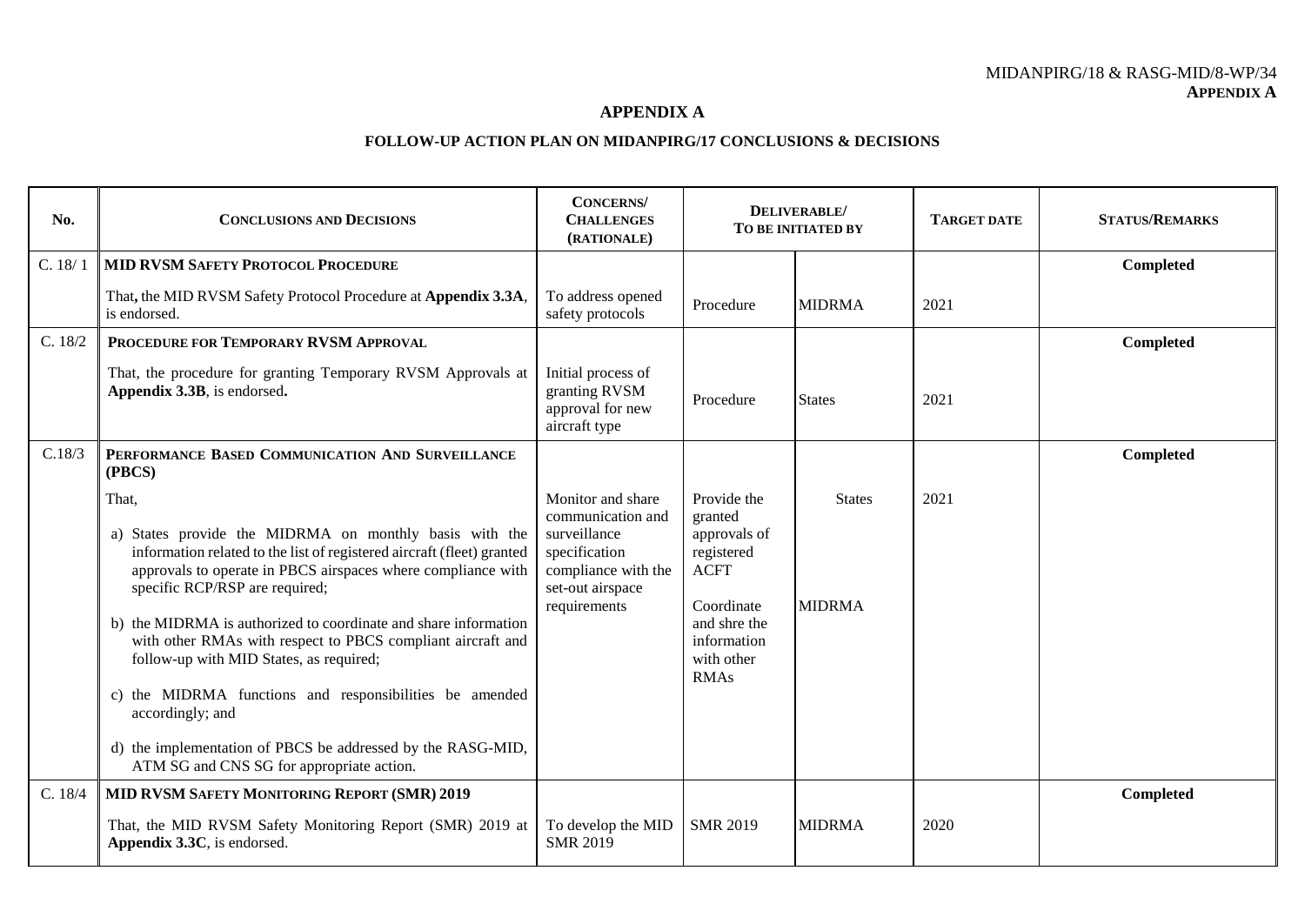| No.     | <b>CONCLUSIONS AND DECISIONS</b>                                                                                                                                 | <b>CONCERNS</b><br><b>CHALLENGES</b><br>(RATIONALE) |                                               | DELIVERABLE/<br>TO BE INITIATED BY | <b>TARGET DATE</b> | <b>STATUS/REMARKS</b>                           |
|---------|------------------------------------------------------------------------------------------------------------------------------------------------------------------|-----------------------------------------------------|-----------------------------------------------|------------------------------------|--------------------|-------------------------------------------------|
| C. 18/5 | MID RVSM SAFETY MONITORING REPORT (SMR) 2020                                                                                                                     |                                                     |                                               |                                    |                    | Completed                                       |
|         | That, the MID RVSM Safety Monitoring Report (SMR) 2020 at<br>Appendix 3.3D, is endorsed.                                                                         | To develop the MID<br><b>SMR 2020</b>               | <b>SMR 2020</b>                               | <b>MIDRMA</b>                      | 2019               |                                                 |
| C. 18/6 | PREVENTING NON-RVSM APPROVED AIRCRAFT FROM<br><b>OPERATING WITHIN MID RVSM AIRSPACE</b>                                                                          |                                                     |                                               |                                    |                    | Completed                                       |
|         | That, in order to prevent the Non-RVSM approved aircraft from<br>operating within the MID RVSM airspace:                                                         | To prevent non-<br>RVSM approved<br>aircraft from   | Develop online MIDRMA<br>search engine        |                                    | 2021               |                                                 |
|         | the MIDRMA:<br>a)                                                                                                                                                | operating within the<br><b>MID RVSM</b>             | Develop<br>bulletin to                        | <b>MIDRMA</b>                      |                    |                                                 |
|         | i. develop a search engine of updated "Global RVSM<br>Approval Database" under the MIDRMA website, which<br>can help MID ATCUs to check the RVSM approval status | Airspace                                            | <b>States</b><br>Ensure NON-                  | <b>States</b>                      |                    |                                                 |
|         | of any aircraft entering their area of responsibility; and<br>ii. in order to increase the awareness on the subject, the                                         |                                                     | <b>RVSM</b><br>Aircraft are<br>not allowed to |                                    |                    |                                                 |
|         | MIDRMA issue a Bulletin which includes the list of the<br>non-RVSM approved aircraft observed operating within                                                   |                                                     | operate within<br>the RVSM                    |                                    |                    |                                                 |
|         | the RVSM airspace and circulate it to all MIDRMA<br>Member States on monthly basis; and                                                                          |                                                     | Airspace<br>Report to                         | <b>States</b>                      |                    |                                                 |
|         | the MID States/ATCUs:<br>b)                                                                                                                                      |                                                     | <b>MIDRMA</b><br>cases of                     |                                    |                    |                                                 |
|         | i. ensure that the non-RVSM approved aircraft listed in the<br>MIDRMA Bulletin are not allowed to operate within the<br>RVSM airspace; and                       |                                                     | violation                                     |                                    |                    |                                                 |
|         | ii. report to MIDRMA any case of violation, including the<br>cases of aircraft transferred from adjacent Regions/FIRs.                                           |                                                     |                                               |                                    |                    |                                                 |
| C. 18/7 | MID RVSM SAFETY MONITORING REPORT (SMR) 2021                                                                                                                     |                                                     |                                               |                                    |                    | <b>Actioned</b>                                 |
|         | That,                                                                                                                                                            | Develop SMR 2021                                    | <b>State Letter</b>                           | <b>ICAO</b>                        | 2022               | SL AN 6/5.10.15A - 21/090 dated<br>15 June 2021 |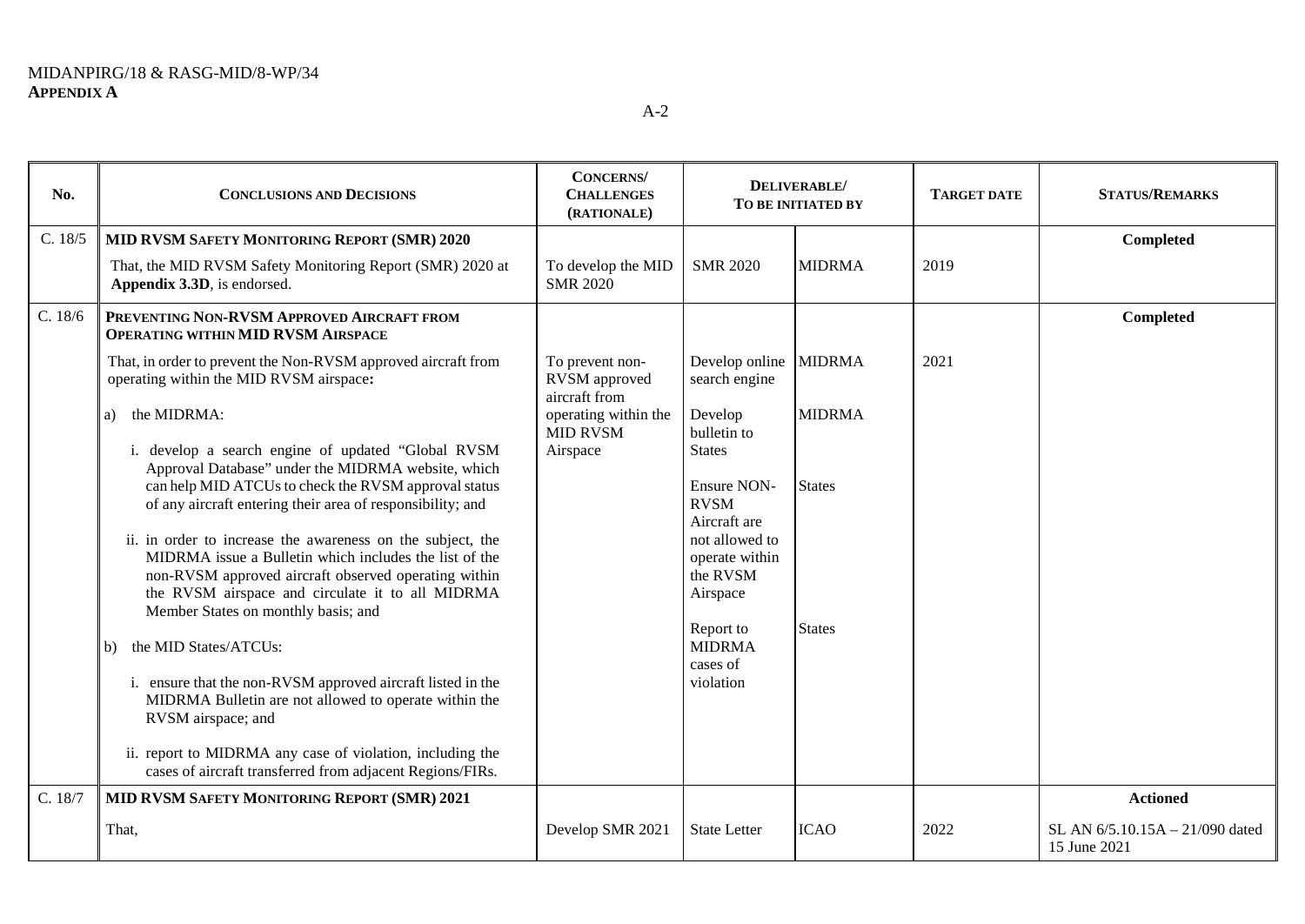| No.     | <b>CONCLUSIONS AND DECISIONS</b>                                                                                                                                                                                        | <b>CONCERNS</b> /<br><b>CHALLENGES</b><br>(RATIONALE)                               |                                                           | DELIVERABLE/<br>TO BE INITIATED BY | <b>TARGET DATE</b> | <b>STATUS/REMARKS</b>   |
|---------|-------------------------------------------------------------------------------------------------------------------------------------------------------------------------------------------------------------------------|-------------------------------------------------------------------------------------|-----------------------------------------------------------|------------------------------------|--------------------|-------------------------|
|         | the FPL/traffic data for the period $1 - 31$ July 2021 and LHD<br>a)<br>Reports for the period 1 January 2021 to 31 December 2021 be<br>used for the development of the MID RVSM Safety Monitoring<br>Report (SMR 2021; |                                                                                     | Provide TDS<br>and LHDs<br><b>SMR 2021</b>                | <b>States</b><br><b>MIDRMA</b>     |                    | (WP/15, refers)         |
|         | only the appropriate Traffic Data as per MIDRMA<br>b)<br>requirements shall be submitted; any corrupted traffic data<br>will be rejected;                                                                               |                                                                                     |                                                           |                                    |                    |                         |
|         | the traffic data must be submitted to the MIDRMA before<br>C)<br>31 August 2021; and                                                                                                                                    |                                                                                     |                                                           |                                    |                    |                         |
|         | the final version of the MID RVSM SMR 2021 be ready<br>d)<br>for presentation to and endorsement by MIDANPIRG/19.                                                                                                       |                                                                                     |                                                           |                                    |                    |                         |
| C. 18/8 | MIDANPIRG CART IMPLEMENTATION "PLAN OF ACTIONS"                                                                                                                                                                         |                                                                                     |                                                           |                                    |                    | Actioned (to be closed) |
|         | That, in order to ensure States' ANS and related services provisions<br>continuity, and the preparedness for the recovery phases:                                                                                       | Support States'<br>ANS and related<br>services provisions                           |                                                           |                                    |                    |                         |
|         | a) the MIDANPIRG CART Implementation "Plan of Actions" at<br>Appendix 5.1A is endorsed; and                                                                                                                             | continuity, and the<br>preparedness for the<br>recovery phases                      |                                                           |                                    |                    |                         |
|         | b) States, ANSPs, Airspace users, airport operators and all<br>concerned stakeholders are urged to support the implementation<br>of the Plan of Actions at Appendix 5.1A, and exchange relevant<br>operational data.    |                                                                                     |                                                           |                                    |                    |                         |
| C. 18/9 | THE MID REGION AIR NAVIGATION REPORT - 2020                                                                                                                                                                             |                                                                                     |                                                           |                                    |                    | Completed               |
|         | That, the MID Region Air Navigation Report - 2020 is endorsed<br>and be posted on the ICAO MID website.                                                                                                                 | To publish the<br>status of ASBU<br>implementation in<br>the MID Region for<br>2020 | <b>MID AN</b><br>Report 2020 is<br>endorsed and<br>posted | <b>ICAO</b>                        | Feb 2021           |                         |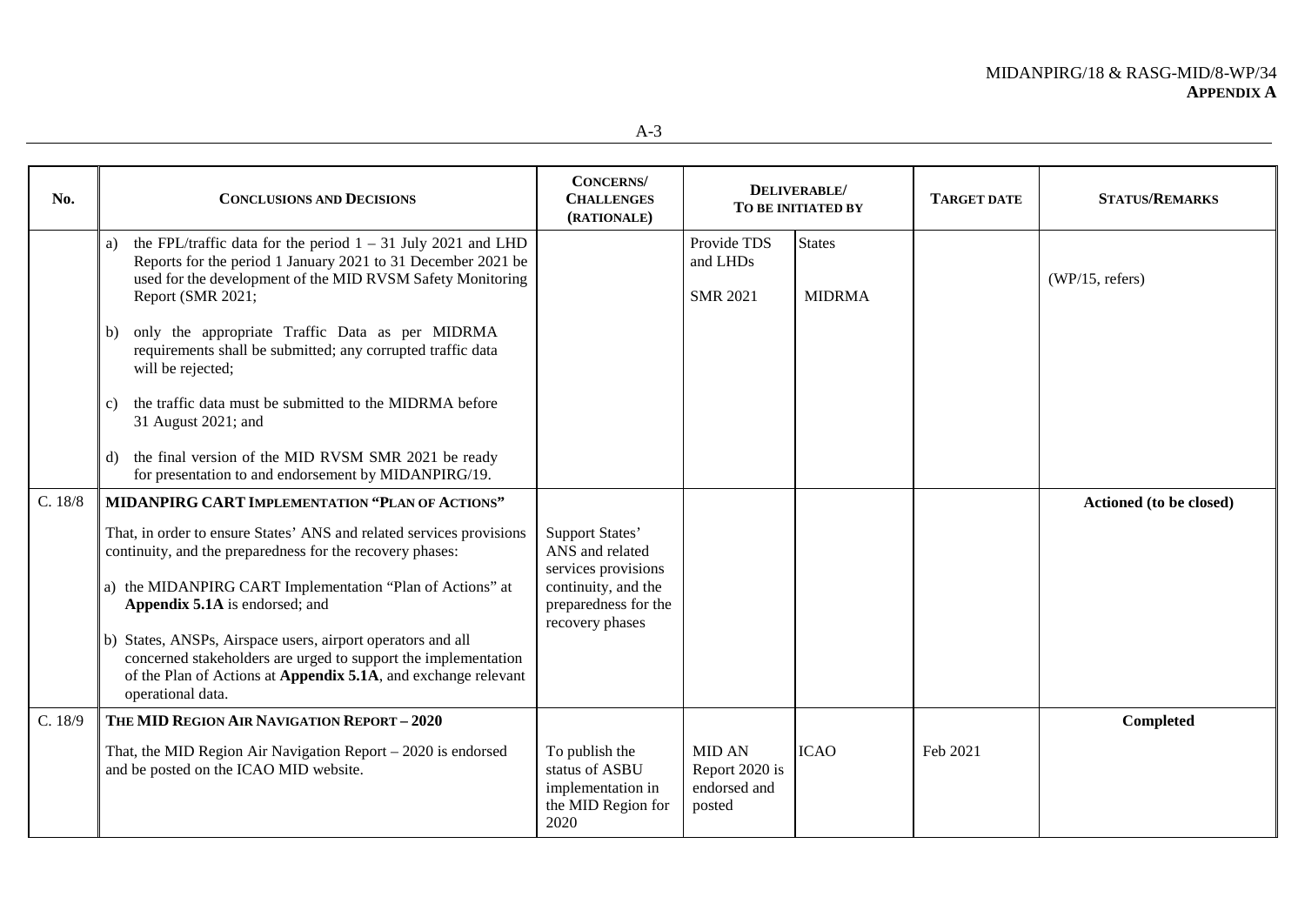| No.      | <b>CONCLUSIONS AND DECISIONS</b>                                                                                                                                                                                                                                                                                                                                                                                                                                                                                                                                                                                                                                                                                                                                                                                                                                                                                                                                                                                                                                     | <b>CONCERNS</b><br><b>CHALLENGES</b><br>(RATIONALE)                        |                                                                                                                                    | DELIVERABLE/<br>TO BE INITIATED BY                    | <b>TARGET DATE</b>    | <b>STATUS/REMARKS</b>                                                                                                                                   |
|----------|----------------------------------------------------------------------------------------------------------------------------------------------------------------------------------------------------------------------------------------------------------------------------------------------------------------------------------------------------------------------------------------------------------------------------------------------------------------------------------------------------------------------------------------------------------------------------------------------------------------------------------------------------------------------------------------------------------------------------------------------------------------------------------------------------------------------------------------------------------------------------------------------------------------------------------------------------------------------------------------------------------------------------------------------------------------------|----------------------------------------------------------------------------|------------------------------------------------------------------------------------------------------------------------------------|-------------------------------------------------------|-----------------------|---------------------------------------------------------------------------------------------------------------------------------------------------------|
| C. 18/10 | <b>MID REGION AIR NAVIGATION REPORT (2021)</b><br>That, States be urged to provide the ICAO MID Office, with<br>relevant data necessary for the development of the MID Region Air<br>Navigation Report – 2021, by 30 December 2021.                                                                                                                                                                                                                                                                                                                                                                                                                                                                                                                                                                                                                                                                                                                                                                                                                                  | Monitoring and<br>Reporting of ASBU<br>implementation in<br>the MID Region | <b>State Letter</b><br>Data for AN<br>Report 2021<br>Air Navigation<br>Report (2021)                                               | <b>ICAO</b><br><b>States</b>                          | Dec. 2021             | Actioned (to be closed)<br>SL AN 1/7 - 21/215 dated 18<br>November 2021<br>(Replies: Egypt, Iraq, Jordan,<br>Oman, S. Arabia and UAE)                   |
| C. 18/11 | <b>ANS PERFORMANCE MONITORING</b><br>That, in order to optimize allocation and use of resources in the<br>modernization of the air navigation system, States:<br>a) be urged to:<br>i. embrace a performance based approach in line with the 6th<br>Edition of the Global Air Navigation Plan and the six-step<br>performance management process, as described in the<br>Manual on Global Performance of the Air Navigation<br>System (Doc 9883);<br>ii. follow-up a phased approach in the performance monitoring<br>of their air navigation system using as an initial phase the list<br>of KPIs at Appendix 5.2C; and<br>iii. provide ICAO with the results of the KPIs monitoring for the<br>agreed period, as part of the data necessary for the<br>development of the Annual Air Navigation Report, starting<br>with the Report for 2021.<br>b) be encouraged to start as soon as possible, on an experimental<br>basis, to establish the necessary processes, procedures and<br>systems for the collection of necessary data to measure the<br>selected KPIs. | Monitoring of the<br>overall ANS<br>performance                            | State letter<br>Data provision MID States<br>Consolidation<br>of the results<br>Results to be<br>included in the<br><b>ANR2021</b> | <b>ICAO MID</b><br><b>ICAO MID</b><br><b>ICAO MID</b> | 2021<br>February 2022 | Actioned (to be closed)<br>SL AN 1/7 - 21/222 dated 25<br>November 2021<br>(Replies: Egypt, Iran, Jordan,<br>Kuwait, Oman, Qatar, S. Arabia<br>and UAE) |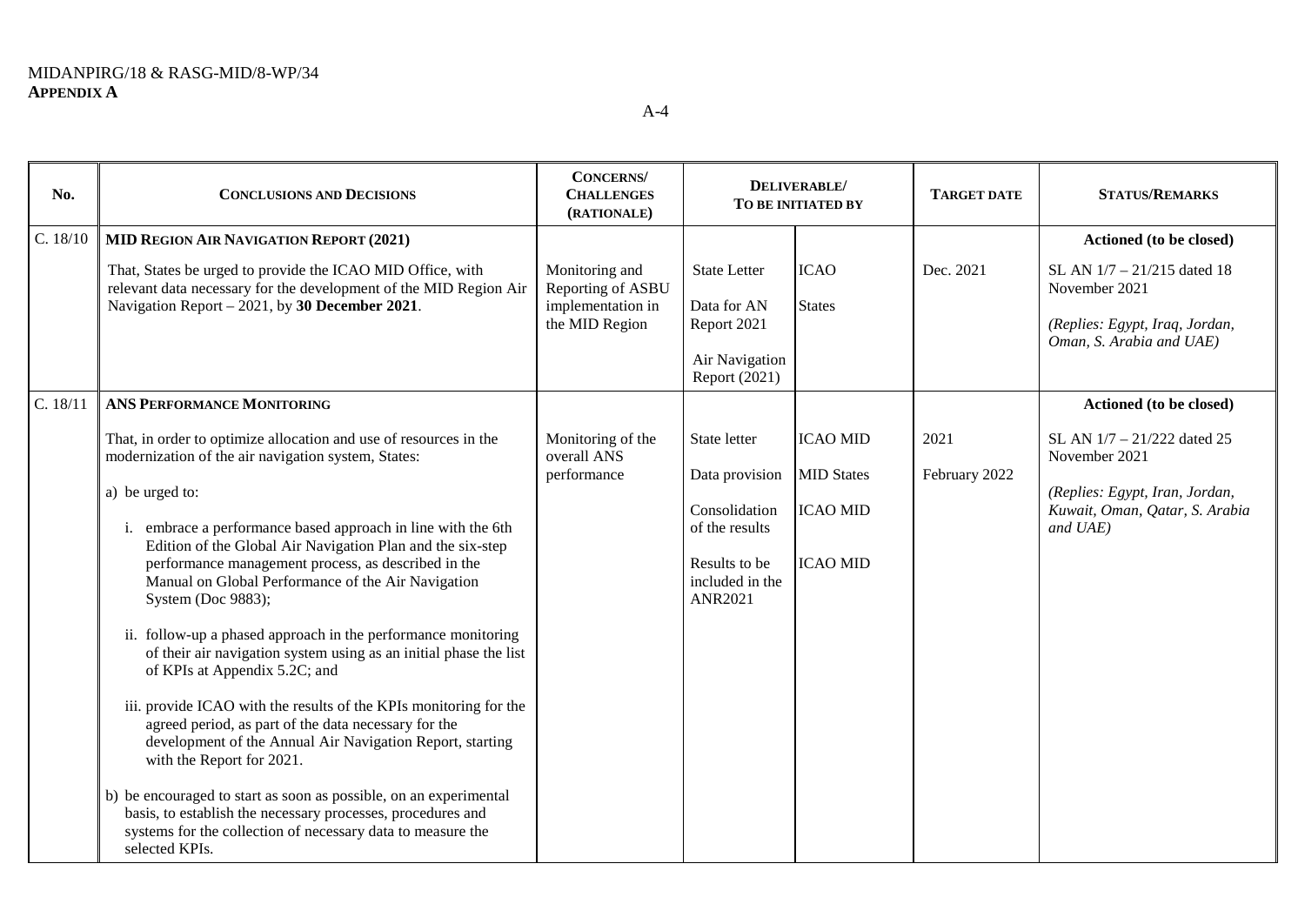| No.      | <b>CONCLUSIONS AND DECISIONS</b>                                                                                                                                                                                                                                                                              | <b>CONCERNS</b><br><b>CHALLENGES</b><br>(RATIONALE)                                                     |                                                      | DELIVERABLE/<br>TO BE INITIATED BY | <b>TARGET DATE</b> | <b>STATUS/REMARKS</b>                                                                                                                                                     |
|----------|---------------------------------------------------------------------------------------------------------------------------------------------------------------------------------------------------------------------------------------------------------------------------------------------------------------|---------------------------------------------------------------------------------------------------------|------------------------------------------------------|------------------------------------|--------------------|---------------------------------------------------------------------------------------------------------------------------------------------------------------------------|
| C. 18/12 | <b>REVISED MID AIR NAVIGATION STRATEGY</b>                                                                                                                                                                                                                                                                    |                                                                                                         |                                                      |                                    |                    | Completed                                                                                                                                                                 |
|          | That the Revised MID Region Air Navigation Strategy (ICAO<br>MID Doc 002) is endorsed and be published on the ICAO MID<br>Office website.                                                                                                                                                                     | To align the MID<br><b>Region AN Strategy</b><br>with the GANP 6 <sup>th</sup><br>edition               | <b>Revised MID</b><br><b>AN Strategy</b>             | <b>ICAO</b>                        | Feb 2021           |                                                                                                                                                                           |
| C. 18/13 | PROPOSAL FOR AMENDMENT TO THE MID eANP VOLUME II,<br>TABLE ATM II-MID-I: MID REGION ATS ROUTE NETWORK                                                                                                                                                                                                         |                                                                                                         |                                                      |                                    |                    | Actioned (to be closed)                                                                                                                                                   |
|          | That,<br>a) States and airspace users provide the ICAO MID Office with<br>their inputs to the Table ATM II-MID-1 before 30 April 2021;<br>and<br>b) the ICAO MID Office, carry out necessary coordination to<br>consolidate and process a proposal for amendment to the MID<br>ANP Volume II, by 1 June 2021. | To update MID<br>eANP Volume II,<br>Table ATM II-<br>MID-I, based on<br>new PfAs and States<br>comments | Revised eANP<br>Volume II.<br>Table ATM II-<br>MID-I | <b>ICAO</b>                        | 2021               | SL ME 3&AN 6/5.8 - 21/057<br>dated 20 April 2021<br>(Replies: Bahrain, Egypt, Iran,<br>Jordan, Oman, Qatar, S. Arabia,<br>Sudan, Syria, UAE and Yemen)<br>(WP/44, refers) |
| C. 18/14 | PROPOSAL FOR AMENDMENT TO THE MID ANP VOLUME II,<br><b>PART III - CNS</b>                                                                                                                                                                                                                                     |                                                                                                         |                                                      |                                    |                    | Completed                                                                                                                                                                 |
|          | That, the ICAO MID Office, process a proposal for amendment to<br>the MID ANP Volume II, Part III – CNS to amend the CNS Table<br>II-1, Table II-2 and CNS Specific Regional Requirements, as at<br>Appendices 5.2E, 5.2F and 5.2G, respectively.                                                             | To mandate the<br>implementation of<br><b>Regional CNS</b><br>requirements                              | <b>PfA</b>                                           | <b>ICAO</b>                        | 2021               |                                                                                                                                                                           |
| C. 18/15 | AMENDMENT TO THE MID eANP VOLUME III                                                                                                                                                                                                                                                                          |                                                                                                         |                                                      |                                    |                    | Completed                                                                                                                                                                 |
|          | That, That, the MID eANP Volume III be amended as at<br>https://www.icao.int/MID/Documents/eANP/MID%20eANP%20V<br>OL%20III.pdf.                                                                                                                                                                               | To update the MID<br>eANP VOL III                                                                       | <b>Updated MID</b><br>eANP VOL III                   | <b>ICAO</b>                        | Feb 2021           |                                                                                                                                                                           |
| C. 18/16 | AMENDMENT OF THE eANP VOLUME III PART 0 AND PART I                                                                                                                                                                                                                                                            |                                                                                                         |                                                      |                                    |                    | Ongoing                                                                                                                                                                   |
|          | That, the ICAO MID Office, carry out necessary coordination with<br>ICAO HQ and other Regional Offices to amend the Regional Air                                                                                                                                                                              | To update the eANP<br>VOL III Part 0 &                                                                  | <b>Updated MID</b><br>eANP VOL III                   | <b>ICAO</b>                        | 2022               | Consideration by the ANC                                                                                                                                                  |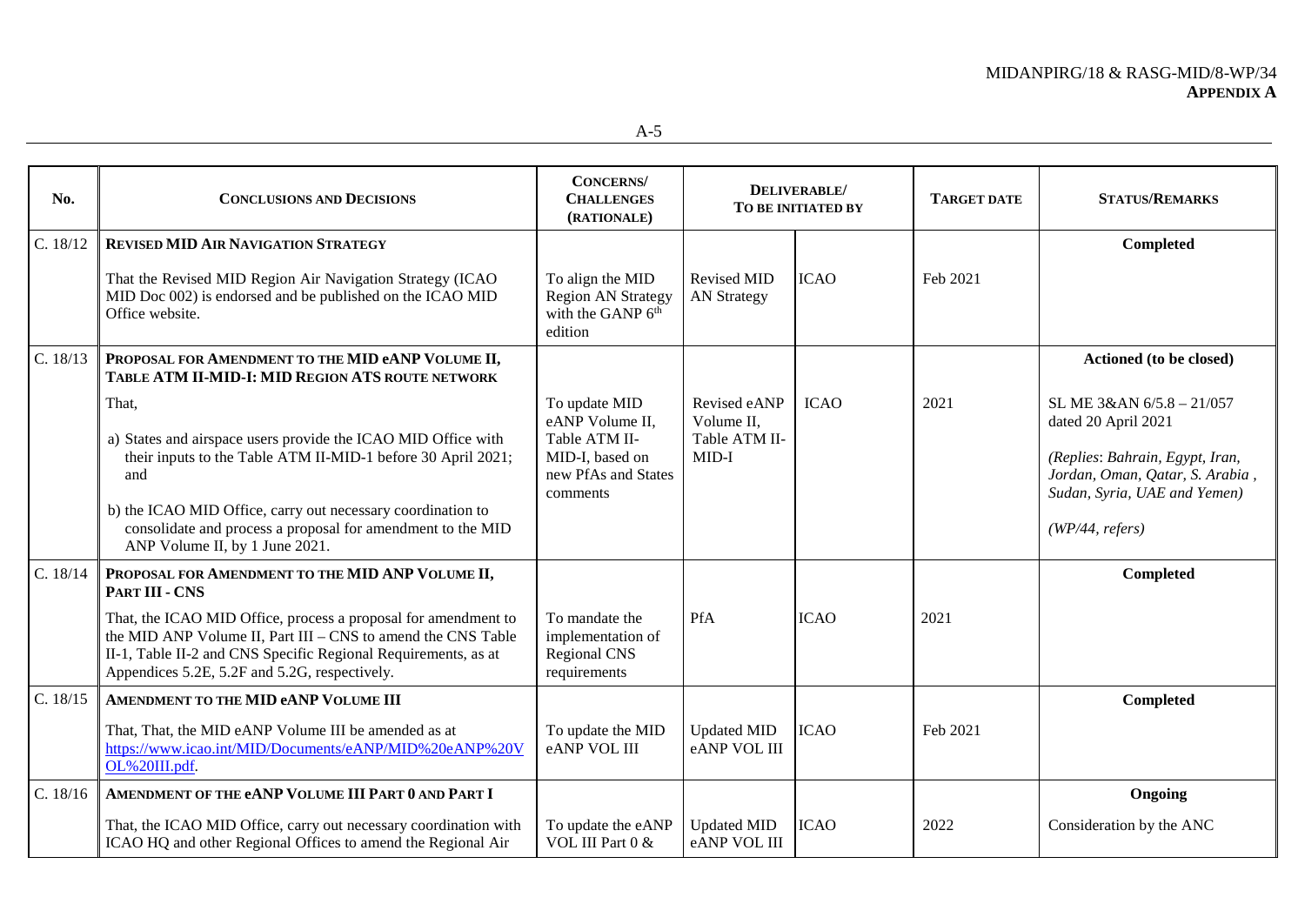| No.      | <b>CONCLUSIONS AND DECISIONS</b>                                                                                                                                                                                                                                                                                                                                                                                                                                                                                                                                               | <b>CONCERNS</b><br><b>CHALLENGES</b><br>(RATIONALE)                                                                                                           | DELIVERABLE/<br>TO BE INITIATED BY                                                                                                                   |              | <b>TARGET DATE</b> | <b>STATUS/REMARKS</b>                                                                                                                                                                |
|----------|--------------------------------------------------------------------------------------------------------------------------------------------------------------------------------------------------------------------------------------------------------------------------------------------------------------------------------------------------------------------------------------------------------------------------------------------------------------------------------------------------------------------------------------------------------------------------------|---------------------------------------------------------------------------------------------------------------------------------------------------------------|------------------------------------------------------------------------------------------------------------------------------------------------------|--------------|--------------------|--------------------------------------------------------------------------------------------------------------------------------------------------------------------------------------|
|          | Navigation Plans, Vol III, Part 0 and Part I to keep pace with the<br>latest developments, including the alignment with the GANP 6th<br>Edition.                                                                                                                                                                                                                                                                                                                                                                                                                               | Part 1                                                                                                                                                        |                                                                                                                                                      |              |                    |                                                                                                                                                                                      |
| D. 18/17 | DIGITAL DATASETS IMPLEMENTATION AD-HOC WORKING<br><b>GROUP (DDI-AD-HOC WG)</b>                                                                                                                                                                                                                                                                                                                                                                                                                                                                                                 |                                                                                                                                                               |                                                                                                                                                      |              |                    | Ongoing                                                                                                                                                                              |
|          | That, the Digital Datasets Ad-hoc Working Group (DDI Ad-hoc<br>$WG)$ :<br>a) is tasked to develop a detailed Regional Implementation Plan for<br>Digital Datasets and update the MID Doc 008, for review by the<br>AIM SG; and<br>b) be composed of Abdulla Hasan AlQadhi (Bahrain), Moataz<br>Abdel Aziz Ahmed (Egypt), Rouhalah Salehi (Iran),<br>Mohammad Hussien Al Anezi (Kuwait), Bassem Ali Nasser<br>(Lebanon), Faisal Al Busaidi (Oman), Pamela Erice (Qatar),<br>Hind A. Almohaimeed (Saudi Arabia), Maram Khaled and<br>Sayed Samiullah (UAE); and ICAO MID Office. | Development of a<br>Regional<br>Implementation<br>Plan for Digital<br>Datasets<br>Update the MID<br>Doc 008 - Guidance<br>for AIM Planning<br>and Impl in MID | Regional<br>Digital<br><b>Datasets</b><br>Implementatio<br>n Plan; and<br>MID Doc 008 -<br>Guidance for<br><b>AIM Planning</b><br>and Impl in<br>MID | MIDANPIRG/18 | Dec. 2022          | SL ME 3/2.5 & AN 8/4 - 21/221<br>dated 25 November 2021<br>(Replies: Bahrain and UAE)<br>Outcome of the DDI Ad-hoc WG<br>was presented to the AIM SG/8                               |
| C. 18/18 | <b>EAD CHARGING MECHANISM</b>                                                                                                                                                                                                                                                                                                                                                                                                                                                                                                                                                  |                                                                                                                                                               |                                                                                                                                                      |              |                    | Completed                                                                                                                                                                            |
|          | That, the ICAO MID Office, with the support of concerned Sates,<br>initiate discussions with EUROCONTROL/EAD, in order to<br>reconsider the charging mechanism to add a lower/upper limit for<br>charging States that are willing to migrate to EAD.                                                                                                                                                                                                                                                                                                                           | Reconsideration of<br>the charging<br>mechanism to add a<br>lower/upper limit<br>for charging States<br>that are willing to<br>migrate to EAD                 | SoD ICAO<br>MID-<br>Eurocontrol<br>EAD                                                                                                               | <b>ICAO</b>  | April 2021         | SL ME 3/2.5.1 - 21/123 dated 25<br><b>July 2021</b><br><b>EAD-MIDAD</b> Coordination<br>Meeting held on 27 April 2021<br>MIDAD TF/6 held on 13<br>September 2021.<br>(WP/38, refers) |
| C. 18/19 | <b>MID REGION AIM IMPLEMENTATION ROADMAP</b>                                                                                                                                                                                                                                                                                                                                                                                                                                                                                                                                   |                                                                                                                                                               |                                                                                                                                                      |              |                    | Completed                                                                                                                                                                            |
|          | That,<br>the MID Region AIM Implementation Roadmap be updated, as<br>a)<br>at Appendix 5.2H; and                                                                                                                                                                                                                                                                                                                                                                                                                                                                               | Planning for AIM<br>implementation in<br>the MID Region                                                                                                       | <b>MID Region</b><br><b>AIM</b><br>Implementatio<br>n Roadmap                                                                                        | MIDANPIRG/18 | June 2021          | SL AN 8/4 - 21/071 dated 19 May<br>2021<br>(Replies: Bahrain, Egypt, Iran,                                                                                                           |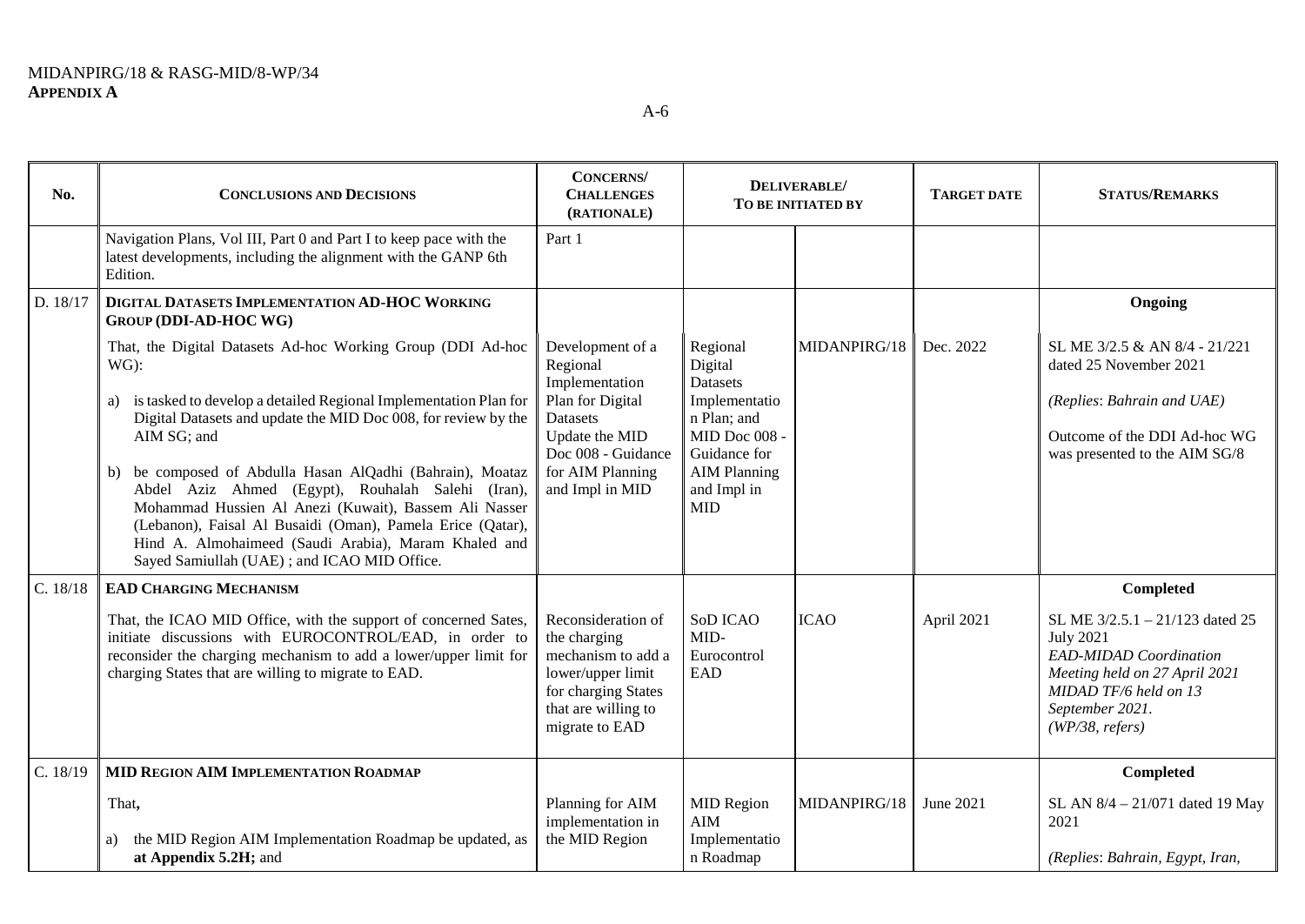| No.      | <b>CONCLUSIONS AND DECISIONS</b>                                                                                                                                                                                                                                                                                   | <b>CONCERNS</b><br><b>CHALLENGES</b><br>(RATIONALE)                                                                           |                                                                                                                               | DELIVERABLE/<br>TO BE INITIATED BY                                               | <b>TARGET DATE</b> | <b>STATUS/REMARKS</b>                                                                                                                                                                                                          |
|----------|--------------------------------------------------------------------------------------------------------------------------------------------------------------------------------------------------------------------------------------------------------------------------------------------------------------------|-------------------------------------------------------------------------------------------------------------------------------|-------------------------------------------------------------------------------------------------------------------------------|----------------------------------------------------------------------------------|--------------------|--------------------------------------------------------------------------------------------------------------------------------------------------------------------------------------------------------------------------------|
|          | States be urged to provide the ICAO MID Office with their<br>b)<br>updated National AIM Implementation Roadmap, using the<br>Template at Appendix 5.2I.                                                                                                                                                            |                                                                                                                               |                                                                                                                               |                                                                                  |                    | Jordan, Kuwait, Oman, Qatar, S.<br>Arabia, and UAE)                                                                                                                                                                            |
| C. 18/20 | AIR NAVIGATION DEFICIENCY RELATED TO NON-<br><b>IMPLEMENTATION OF TOD AREA 2A/TOFP AND OLS</b>                                                                                                                                                                                                                     |                                                                                                                               |                                                                                                                               |                                                                                  |                    | Completed                                                                                                                                                                                                                      |
|          | That, States that have not yet provided Terrain and Obstacle Data<br>(TOD) for area 2a, the take-off flight path area and the area<br>bounded by the lateral extent of the aerodrome obstacle limitation<br>surfaces (OLS) at International Aerodromes, be included in the List<br>of Air Navigation Deficiencies. | Updated list of<br>deficiencies in the<br>AIM field                                                                           | MID Air<br>Navigation<br>Deficiency<br>Database<br>(MANDD)                                                                    | MIDANPIRG/18                                                                     | February 2021      | MANDD updated.                                                                                                                                                                                                                 |
| C. 18/21 | <b>AIM WEBINARS</b>                                                                                                                                                                                                                                                                                                |                                                                                                                               |                                                                                                                               |                                                                                  |                    | Completed                                                                                                                                                                                                                      |
|          | That, Webinars on the NOTAM proliferation and needs for<br>improvement, as well as on the AIM/QMS Functions Systems and<br>Processes be organized in 2021.                                                                                                                                                         | Raising awareness<br>on QMS in AIM<br>and reduction of the<br>old/very old<br><b>NOTAM</b>                                    | Webinars on<br>the NOTAM<br>improvement<br>and QMS in<br>AIM                                                                  | MIDANPIRG/18                                                                     | 2021               | MID ICAO AIM/QMS Functions<br>Systems and Processes webinar<br>held on 29 April 2021;<br>ICAO MID Regional Webinars on<br>NOTAM Improvement (COVID-<br>19 and old NOTAMs) held on 1<br>June, 16 August and 15 Decemebr<br>2021 |
| C. 18/22 | <b>ACTION PLAN FOR THE IMPLEMENTATION OF RNAV TO RNP</b><br><b>CHART NAMING CONVENTION</b>                                                                                                                                                                                                                         |                                                                                                                               |                                                                                                                               |                                                                                  |                    | Actioned (to be closed)                                                                                                                                                                                                        |
|          | That, States, that have not yet done so, be urged to provide the<br>ICAO MID Office with their Action Plan for the implementation of<br>RNAV to RNP Chart naming convention, including the status/plans<br>of implementation by September 2021.                                                                    | Monitoring and<br>Reporting of RNAV<br>to RNP Chart<br>naming convention<br>implementation and<br>status in the MID<br>Region | <b>State Letter</b><br>Dashboard of<br><b>RNAV</b> to RNP<br>Chart naming<br>convention<br>status in the<br><b>MID Region</b> | ICAO (File Ref :<br>AN $6/29 - 21/072$<br>dated 19 May<br>2021)<br><b>States</b> | Sep. 2021          | SL AN 6/29 - 21/072 dated 19<br>May 2021<br>(Replies: Bahrain, Kuwait and<br>UAE                                                                                                                                               |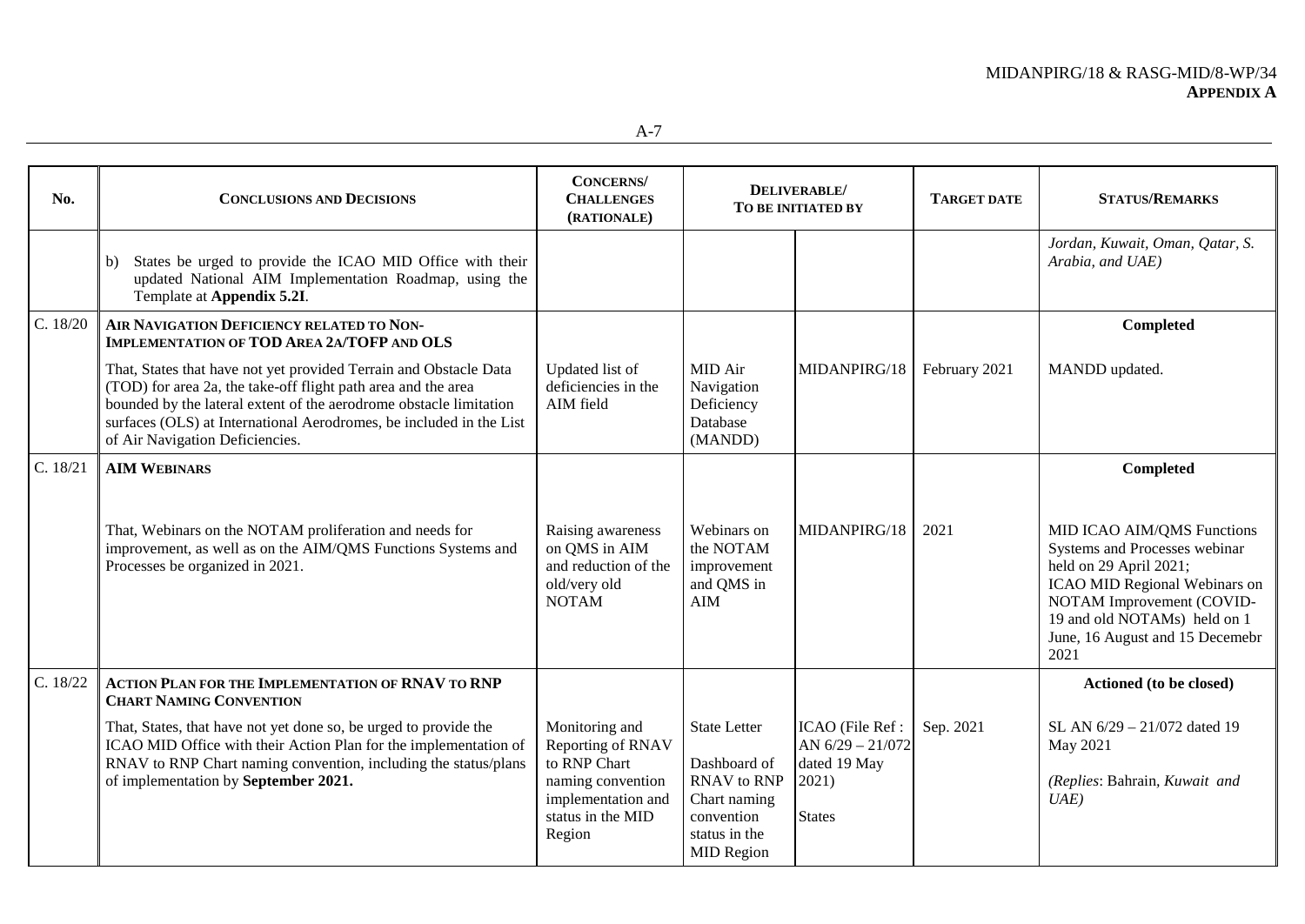**No. CONCLUSIONS AND DECISIONS CONCERNS/ CHALLENGES (RATIONALE) DELIVERABLE/ TO BE INITIATED BY TARGET DATE STATUS/REMARKS** C. 18/23 **PBN SIDS AND STARS IMPLEMENTATION Actioned (to be closed)** That, PBN SIDs and STARs be implemented at all runway ends of international aerodromes listed in the MID Air Navigation Plan as per the agreed targets in the MID Region Air Navigation Strategy (APTA Thread). Monitoring and Reporting of APTA THREAD /B0/2 Element PBN SID and STAR procedures (with basic capabilities) implementation and status in the MID Region State Letter APTA **THREAD** /B0/2 Element PBN SID and STAR procedures (with basic capabilities) status in the MID Region **States** Sep. 2021 SL AN  $6/28 - 21/076$  dated 19 May 2021 *(Replies*: Bahrain*, Egypt, Iran, Oman, Qatar, Saudi Arabia, UAE and Yemen)* C. 18/24 STATES NEEDS FOR THE BBB-AOP IMPLEMENTATION That, in order to support the implementation of the BBB for Airport Operations and prioritize the necessary technical assistance in line with the MID Region NCLB Strategy: a) States requiring assistance are urged to provide the ICAO MID Office, by **March 2021**, with their Needs for the BBB-AOP Implementation using the Table at **Appendix 5.2J**; and b) States and stakeholders having the required experience and expertise are encouraged to volunteer to joint efforts with ICAO for the provision of necessary technical assistance. Monitor the MID States BBB-AOP Implementation needs Survey on **MID** States BBB-AOP Implementatio n needs States August 2021 SL: ME 4/1.8 -20/019 dated 14/01/2020 and Email Reminder dated 5/8/2021 (States didn't reply yet: Libya, Oman, and Yemen) C. 18/25 **AIRPORT PLANNING SEMINAR Ongoing** That, ICAO organize an Airport Planning Seminar in 2022 and States are encouraged to participate actively in this event. Prepare States to the upcoming requirements on Airport Planning Seminar December 2022 Workshop planned for 2022

Airport Master plan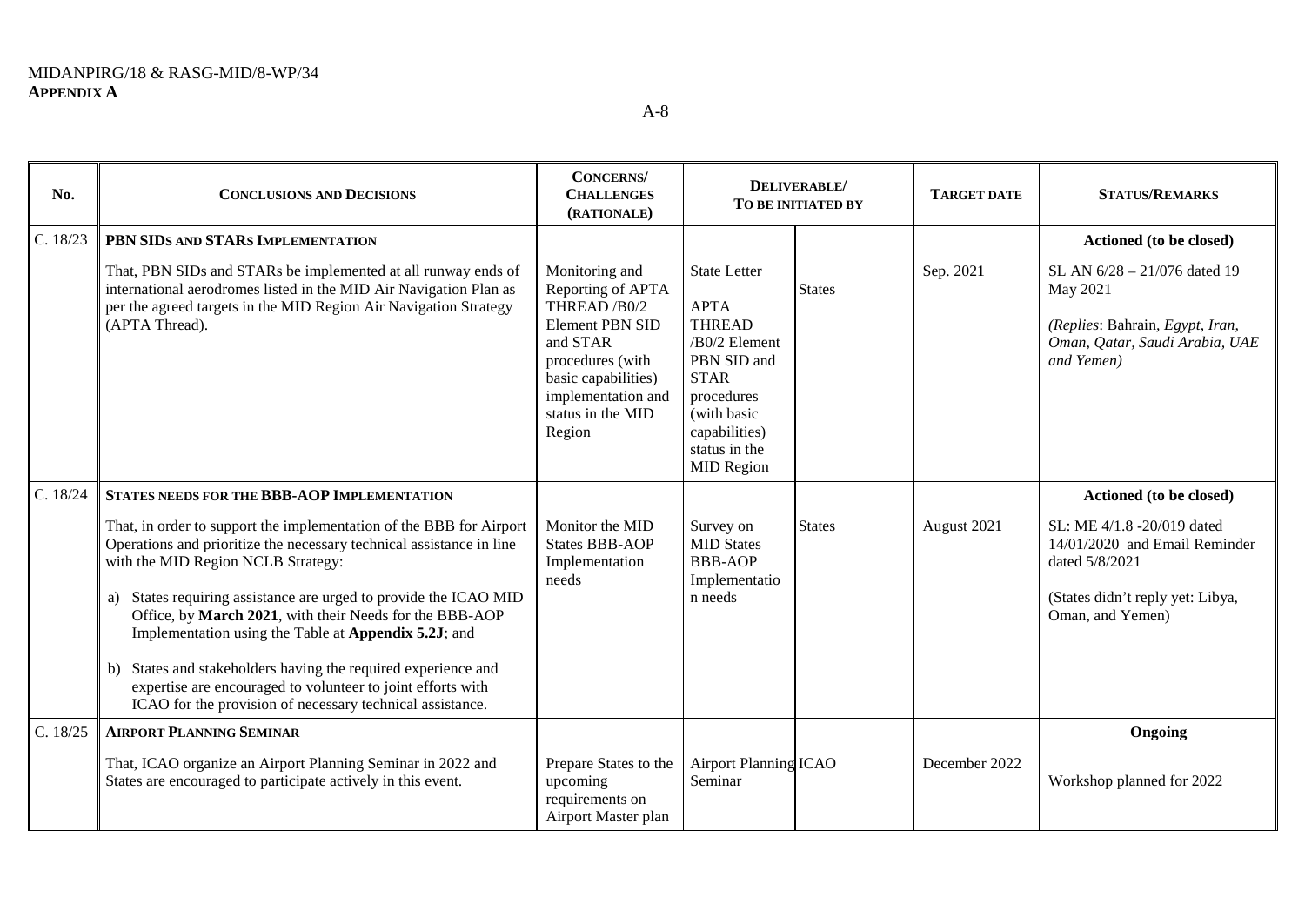| No.      | <b>CONCLUSIONS AND DECISIONS</b>                                                                                                                                                                                                                                                                                                                                                            | <b>CONCERNS</b><br><b>CHALLENGES</b><br>(RATIONALE)                                                                                            |                                                                                                              | DELIVERABLE/<br>TO BE INITIATED BY | <b>TARGET DATE</b> | <b>STATUS/REMARKS</b>                                                                                                                     |
|----------|---------------------------------------------------------------------------------------------------------------------------------------------------------------------------------------------------------------------------------------------------------------------------------------------------------------------------------------------------------------------------------------------|------------------------------------------------------------------------------------------------------------------------------------------------|--------------------------------------------------------------------------------------------------------------|------------------------------------|--------------------|-------------------------------------------------------------------------------------------------------------------------------------------|
| C. 18/26 | <b>A-SMGCS IMPLEMENTATION SEMINAR</b>                                                                                                                                                                                                                                                                                                                                                       |                                                                                                                                                |                                                                                                              |                                    |                    | Ongoing                                                                                                                                   |
|          | That,<br>organize<br>A-SMGCS<br>a) ICAO<br>Implementation<br>an<br>Seminar/Workshop in 2021-2022; and<br>b) States are encouraged to participate actively in this event.                                                                                                                                                                                                                    | Ensure proper<br>Implementation of<br>the A-SMGCS on<br>Aerodromes as part<br>of the ASBU Block<br>0 SURF module of<br>the GANP 6th<br>Edition | A-SMGCS<br>Implementatio<br>n<br>Seminar/Webi<br>na                                                          | <b>ICAO</b>                        | December 2022      | Workshop planned for 2022                                                                                                                 |
| C. 18/27 | MID REGION ACDM IMPLEMENTATION PLAN                                                                                                                                                                                                                                                                                                                                                         |                                                                                                                                                |                                                                                                              |                                    |                    | Ongoing                                                                                                                                   |
|          | That, by March 2021, concerned States (according to the<br>applicability area included in the MID Region Air Navigation<br>Strategy) be urged to:<br>a) provide the ICAO MID Office with the contact details of<br>their designated National ACDM Implementation Focal<br>Points; and<br>b) populate the Questionnaire on ACDM Implementation Plan,<br>using the template at Appendix 5.2K. | Ensure proper<br>implementation of<br>the ASBU Block 0<br>ACDM module of<br>the GANP 6th<br>Edition                                            | List of MID<br><b>States ACDM</b><br>focal points $\&$<br>Survey on<br><b>ACDM</b><br>Implementation<br>Plan | <b>States</b>                      | August 2021        | SL AN 5/23 - 21/037 dated 23<br>March 2021 and Email Reminder<br>dated 5/8/2021<br>(States didn't reply yet: Bahrain,<br>Kuwait and Oman) |
| C. 18/28 | <b>MID REGION ATFM CONOPS</b>                                                                                                                                                                                                                                                                                                                                                               |                                                                                                                                                |                                                                                                              |                                    |                    | <b>Completed</b>                                                                                                                          |
|          | That, the MID Region ATFM CONOPS V1.0 is endorsed and be<br>published as MID Doc 014 on the ICAO MID website.                                                                                                                                                                                                                                                                               | Develop Regional<br>multi-Nodal ATFM<br>implementation<br>reference                                                                            | <b>ATFM</b><br>CONOPS 1.0                                                                                    | <b>ATFM TF</b>                     | 2021               |                                                                                                                                           |
| C. 18/29 | ATM OPERATIONAL DATA EXCHANGE                                                                                                                                                                                                                                                                                                                                                               |                                                                                                                                                |                                                                                                              |                                    |                    | Actioned (to be closed)                                                                                                                   |
|          | That, in order to ensure better coordination between ANSPs and<br>improve ATS planning:                                                                                                                                                                                                                                                                                                     | Develop a process<br>to ensure ANS units<br>readiness for the                                                                                  | <b>OPS</b> Data<br>exchange<br>process                                                                       | <b>ATFM TF</b>                     | 2021               | SL ME 3 & ME 3/2.1.1 - 21/058<br>dated 21 April 2021                                                                                      |
|          | a) the MID ATM Operational Data Exchange process at Appendix                                                                                                                                                                                                                                                                                                                                | planned traffic                                                                                                                                |                                                                                                              |                                    |                    | (Replies: Bahrain, Egypt, Iran,                                                                                                           |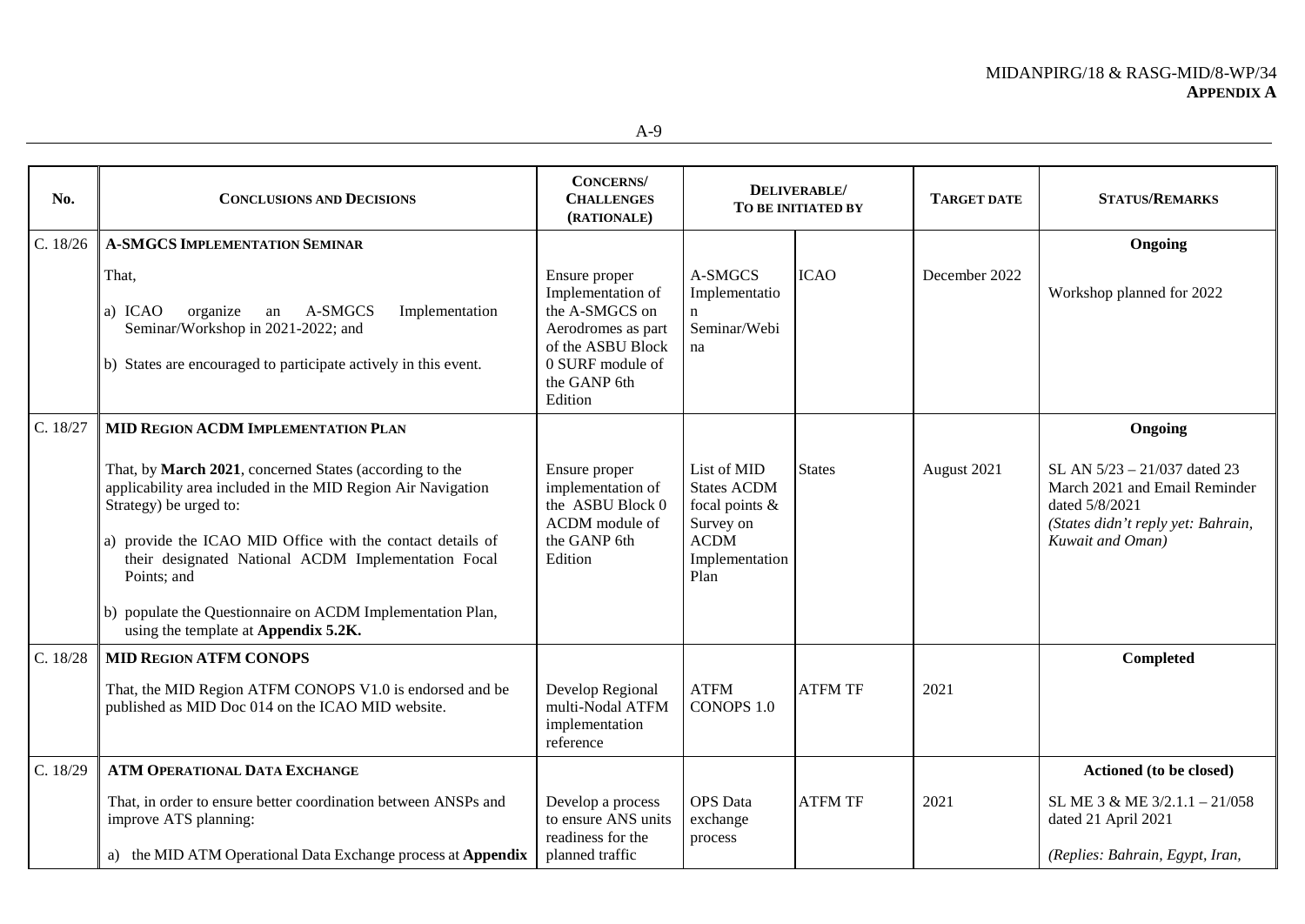| No.      | <b>CONCLUSIONS AND DECISIONS</b>                                                                                                                                                                                                                                                                                                                                                                                                                                                                                                                                                                                                                                                                                                                                                                                                   | <b>CONCERNS</b> /<br><b>CHALLENGES</b><br>(RATIONALE)                                         |                                                                                                                                                                 | DELIVERABLE/<br>TO BE INITIATED BY        | <b>TARGET DATE</b> | <b>STATUS/REMARKS</b>                                                                                                                                                                                                                                                    |
|----------|------------------------------------------------------------------------------------------------------------------------------------------------------------------------------------------------------------------------------------------------------------------------------------------------------------------------------------------------------------------------------------------------------------------------------------------------------------------------------------------------------------------------------------------------------------------------------------------------------------------------------------------------------------------------------------------------------------------------------------------------------------------------------------------------------------------------------------|-----------------------------------------------------------------------------------------------|-----------------------------------------------------------------------------------------------------------------------------------------------------------------|-------------------------------------------|--------------------|--------------------------------------------------------------------------------------------------------------------------------------------------------------------------------------------------------------------------------------------------------------------------|
|          | 5.2L, is endorsed.<br>b) Airspace users are invited to share with the ICAO MID Office<br>the data related to their "Intention To Operate (ITO)" on<br>monthly basis, for posting on the ICAO MID Office Secure<br>Portal (Group "RO-MIDITO");<br>States be urged to nominate Focal Points/Coordinators for ATM<br>c)<br>data exchange; in order to be granted access to the ITO data<br>available on ICAO MID secure portal;<br>d) ICAO MID Office to organize periodic coordination meetings<br>for ANSPs to exchange ATM operational data; and<br>States ensure that the ITO and ATM Operational data are used<br>e)<br>solely for airspace management and ATC planning purposes<br>during the recovery phase, and should not be shared outside the<br>ATM community as it contains operational and financial<br>sensitive data. |                                                                                               |                                                                                                                                                                 |                                           |                    | Iraq, Jordan, Kuwait, Lebanon,<br>Qatar, S. Arabia, Syria and UAE)<br>$(WP/45$ refers)                                                                                                                                                                                   |
| C. 18/30 | MID REGION RVSM AIRSPACE SAFETY ASSESSMENT RELATED<br>TO THE FWC 2022<br>That, the MIDRMA conduct a MID Region RVSM airspace safety<br>assessment, to ensure that the overall risk is meeting the ICAO<br>TLS; and identify the peak periods, hotspots, bottlenecks, etc.,<br>based on a worst case scenario, using the forecasted traffic during<br>the FWC 2022 period and all historical LHD reports available<br>within the MIDRMA database.                                                                                                                                                                                                                                                                                                                                                                                   | Develop RVSM<br>Airspace assessment<br>related to FWC<br>2022 forecasted<br>traffic movements | Provide<br>forecasted<br>traffic data<br>Develop the<br>assessment<br>using the<br>current<br>Airspace<br>Structure<br>Share the<br>results to the<br>concerned | Qatar<br><b>MIDRMA</b><br><b>ICAO MID</b> | 2021               | Actioned (to be closed)<br>Qatar provided the forecasted<br>traffic data April 2021<br>MIDRMA developed the analysis<br>and presented the TF:<br>https://www.icao.int/MID/Docume<br>nts/2021/ATFM%20TF5/WP5.pdf<br>Assessment results circulated to<br><b>MID States</b> |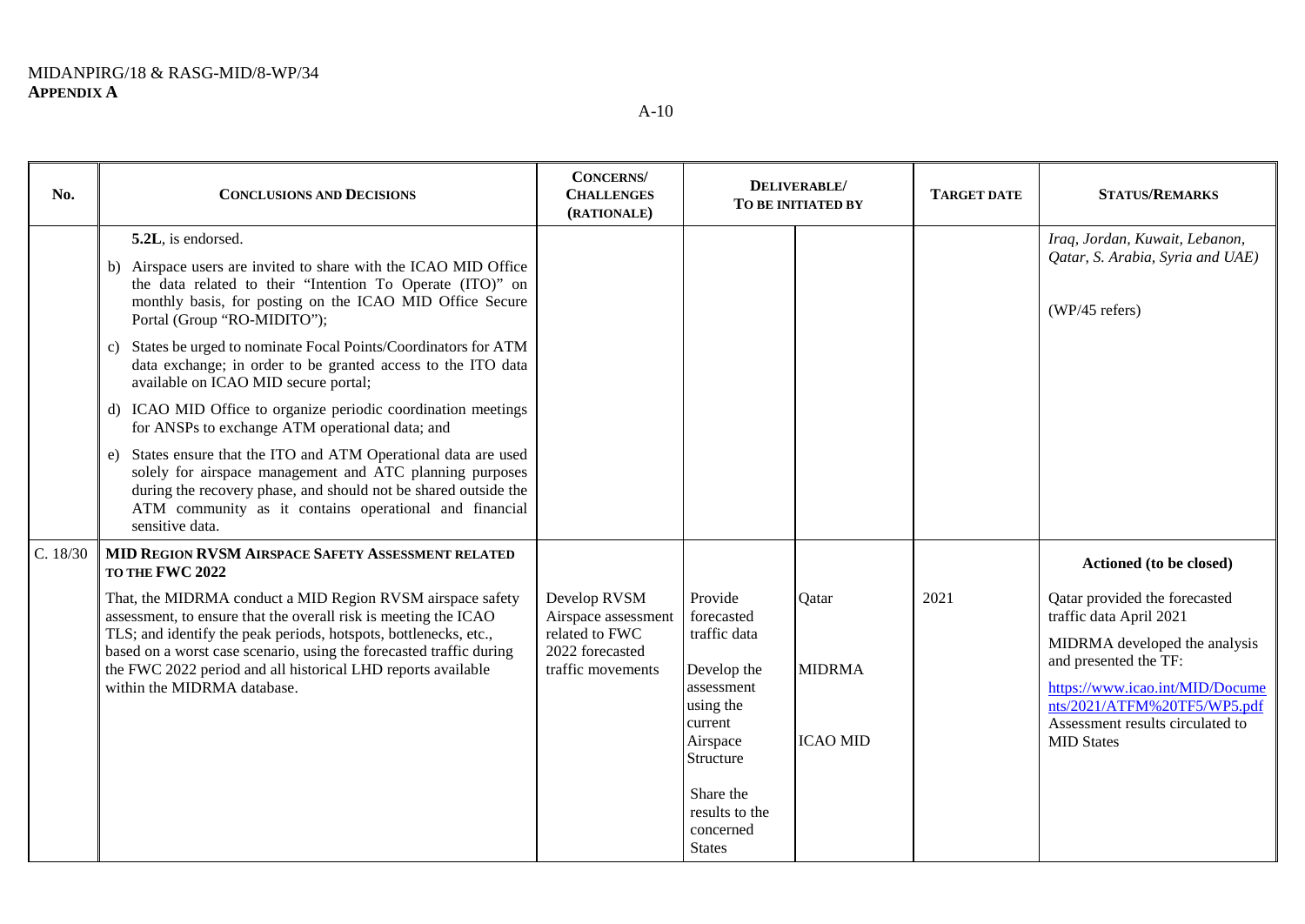| No.      | <b>CONCLUSIONS AND DECISIONS</b>                                                                                                                                                                                                                                                                                                                                                                                                                                                                                                                                               | <b>CONCERNS</b><br><b>CHALLENGES</b><br>(RATIONALE)                                                 |                                                                                           | DELIVERABLE/<br>TO BE INITIATED BY | <b>TARGET DATE</b> | <b>STATUS/REMARKS</b>                                                                                                                                                                |
|----------|--------------------------------------------------------------------------------------------------------------------------------------------------------------------------------------------------------------------------------------------------------------------------------------------------------------------------------------------------------------------------------------------------------------------------------------------------------------------------------------------------------------------------------------------------------------------------------|-----------------------------------------------------------------------------------------------------|-------------------------------------------------------------------------------------------|------------------------------------|--------------------|--------------------------------------------------------------------------------------------------------------------------------------------------------------------------------------|
| D. 18/31 | <b>MID CMC/FUA ACTION GROUP</b><br>That, the MID CMC/FUA Action Group:<br>a) review the newly published ICAO Doc 10088, in order ensure<br>that the regional requirements related to Civil Military<br>Cooperation and implementation of FUA Concept, including<br>State aircraft operations under Due Regard in particular over the<br>high seas, are covered; and<br>b) if necessary, draft, by 30 September 2021, complementary<br>guidance.                                                                                                                                | Develop guidance<br>material for<br>CIV/MIL<br>Cooperation, FUA<br>and due regard over<br>high seas | Guidance<br>material                                                                      | ATM SG/7                           | Dec 2019           | <b>Actioned</b><br>An Action Group composed of<br>experts from Bahrain, Egypt, Iraq,<br>Jordan, Oman, Qatar, Saudi<br>Arabia, UAE and ICAO was<br>established<br>$(WP/48 \, refers)$ |
| D. 18/32 | HIGH LEVEL AIRSPACE CONCEPT ACTION GROUP (HLAC AG)<br>That, the Terms of Reference and Work Programme of the<br>MIDAMC STG be updated as at Appendix 6.2T. the High Level<br>Airspace Concept Action Group (HLAC AG), composed of the<br>ATM Focal Points from Bahrain, Egypt, Jordan, Oman, Saudi<br>Arabia, UAE, IATA and ICAO MID, be established to review and<br>prepare a revised version of the MID Region High Level Airspace<br>Concept (MID Doc 004), by 31 August 2021, for presentation to<br>the ATM SG/7 meeting and endorsement by the MIDANPIRG/19<br>meeting. | Revised version of<br>the MID Region<br>High level Airspace<br>Concept                              | Draft Revised<br>version of the<br><b>MID Region</b><br>High level<br>Airspace<br>Concept | ATM SG/7                           | 2021               | <b>Actioned</b><br>AG established and started drafting<br>the amendment.<br>$(WP/49$ refers)                                                                                         |
| C. 18/33 | <b>USE OF ATC SIMULATORS</b><br>That,<br>States are invited to provide the ICAO MID Office by 30 April<br>a)<br>2021 with their practices and experience on the use of ATC<br>Simulators for refresher courses, competency checks and<br>examination/assessment purposes to continuously ensure the<br>level of proficiency during extended abnormal traffic periods<br>(pandemics, crisis and similar events); and<br>b) ICAO MID Office to consolidate the inputs from States to be                                                                                          | Share practices to<br>mitigate ATC skills<br>and proficiency<br>fadeout                             | Consolidated<br><b>MID State</b><br>practices                                             | <b>MID States</b>                  | 2021               | <b>Actioned</b><br>SL ME 3 & AN 6/16 - 21/059<br>dated 21 April 2021<br>(Replies: Bahrain, Egypt, Jordan,<br>Kuwait, Qatar, S. Arabia, Sudan<br>and UAE)<br>$(WP/50 \text{ refers})$ |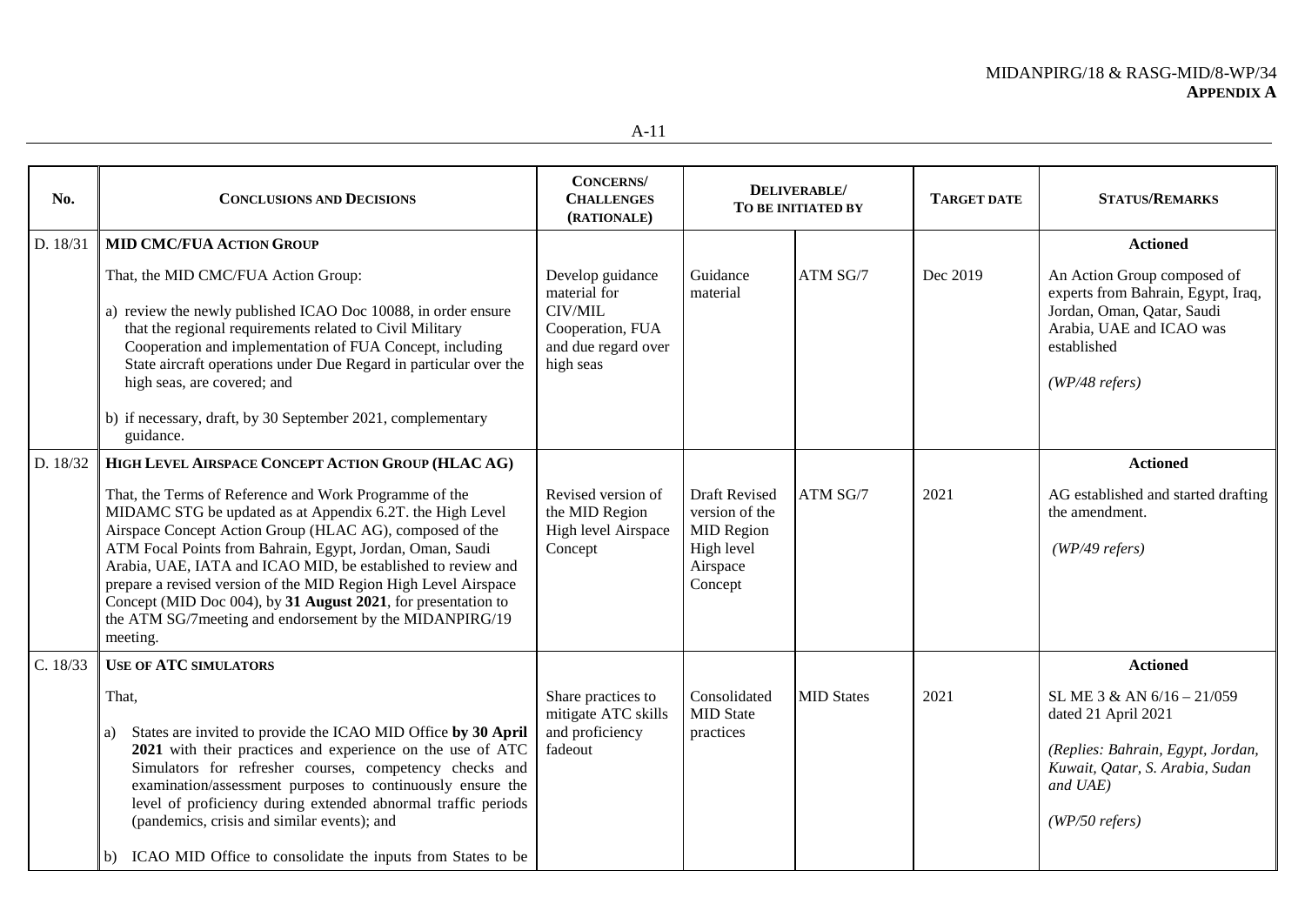| No.      | <b>CONCLUSIONS AND DECISIONS</b>                                                                                                                                                                                                                                                                                                                                                                                                                                                   | <b>CONCERNS</b><br><b>CHALLENGES</b><br>(RATIONALE)                                               | DELIVERABLE/<br>TO BE INITIATED BY                                                                                                 |                              | <b>TARGET DATE</b> | <b>STATUS/REMARKS</b>                                                                             |
|----------|------------------------------------------------------------------------------------------------------------------------------------------------------------------------------------------------------------------------------------------------------------------------------------------------------------------------------------------------------------------------------------------------------------------------------------------------------------------------------------|---------------------------------------------------------------------------------------------------|------------------------------------------------------------------------------------------------------------------------------------|------------------------------|--------------------|---------------------------------------------------------------------------------------------------|
|          | shared with States and ICAO HQ, for appropriate action.                                                                                                                                                                                                                                                                                                                                                                                                                            |                                                                                                   |                                                                                                                                    |                              |                    |                                                                                                   |
| C. 18/34 | <b>MIDAMC OPERATION EFFICIENCY</b>                                                                                                                                                                                                                                                                                                                                                                                                                                                 |                                                                                                   |                                                                                                                                    |                              |                    | Completed                                                                                         |
|          | That, in order to enhance the MIDAMC operation efficiency, States<br>are encouraged to:<br>a) update their MIDAMC focal point(s);<br>b) register MIDAMC users on the EUR AMC as external AMC<br>operator, in coordination with the MIDAMC Team by 1 March<br>2021;<br>c) note that the MIDAMC web application will be withdrawn by<br>1 April 2021; and<br>d) nominate SMEs to join the MIDAMC Team. A training on<br>MIDAMC operation will be arranged for new MIDAMC<br>members. | To avoid<br>duplication of<br>efforts and increase<br>the efficiency of the<br><b>AFS Network</b> | Updated<br><b>MIDAMC</b><br>focal points<br>Use of the<br><b>EUROCONTR</b><br>OL AMC and<br>the MIDAMC<br>platform is<br>withdrawn | <b>ICAO</b><br><b>States</b> | February 2021      | SL ME 3/2.2.1-21/053 dated 19<br>April 2021<br>(Replies: Bahrain, Egypt, Iraq,<br>Jordan and UAE) |
| C. 18/35 | <b>AMC OPERATION WEBINAR</b>                                                                                                                                                                                                                                                                                                                                                                                                                                                       |                                                                                                   |                                                                                                                                    |                              |                    | Completed                                                                                         |
|          | That, in order to provide the MIDAMC users with the required<br>knowledge on the use of the AMC functions and tools, a Webinar<br>on AMC operation be organized in March 2021, by the ICAO<br>MID Office and the MIDAMC Team.                                                                                                                                                                                                                                                      | To refresh the<br>knowledge of the<br>MIDAMC operators<br>in the MID Region                       | Awareness<br>webinar                                                                                                               | <b>ICAO</b><br><b>MIDAMC</b> | March 2021         |                                                                                                   |
| C. 18/36 | <b>AFTN/CIDIN/AMHS ROUTING DIRECTORY</b>                                                                                                                                                                                                                                                                                                                                                                                                                                           |                                                                                                   |                                                                                                                                    |                              |                    | Completed                                                                                         |
|          | That the AFTN/CIDIN/AMHS Routing Directory in the MID<br>Region, Edition February-2021 at Appendix 5.2Q, is endorsed.                                                                                                                                                                                                                                                                                                                                                              | To minimized the<br>looping issues in the<br>AFS network                                          | Updated<br><b>AFTN/AMHS</b><br>Routing<br>Directory                                                                                | <b>ICAO</b>                  | Feb 2021           |                                                                                                   |
| C. 18/37 | ALTERNATIVE SOLUTION TO ESTABLISH MID IP NETWORK                                                                                                                                                                                                                                                                                                                                                                                                                                   |                                                                                                   |                                                                                                                                    |                              |                    | <b>Actioned/Ongoing</b>                                                                           |
|          | That, the ICAO MID Office, with the support of concerned Sates,<br>initiate discussions with EUROCONTROL, in order to explore the                                                                                                                                                                                                                                                                                                                                                  | To establish MID IP<br>Network                                                                    | Coordination<br>with                                                                                                               | <b>ICAO</b>                  | 2021               | SL ME 3/2.2.1-21/084 dated 2<br>June 2021                                                         |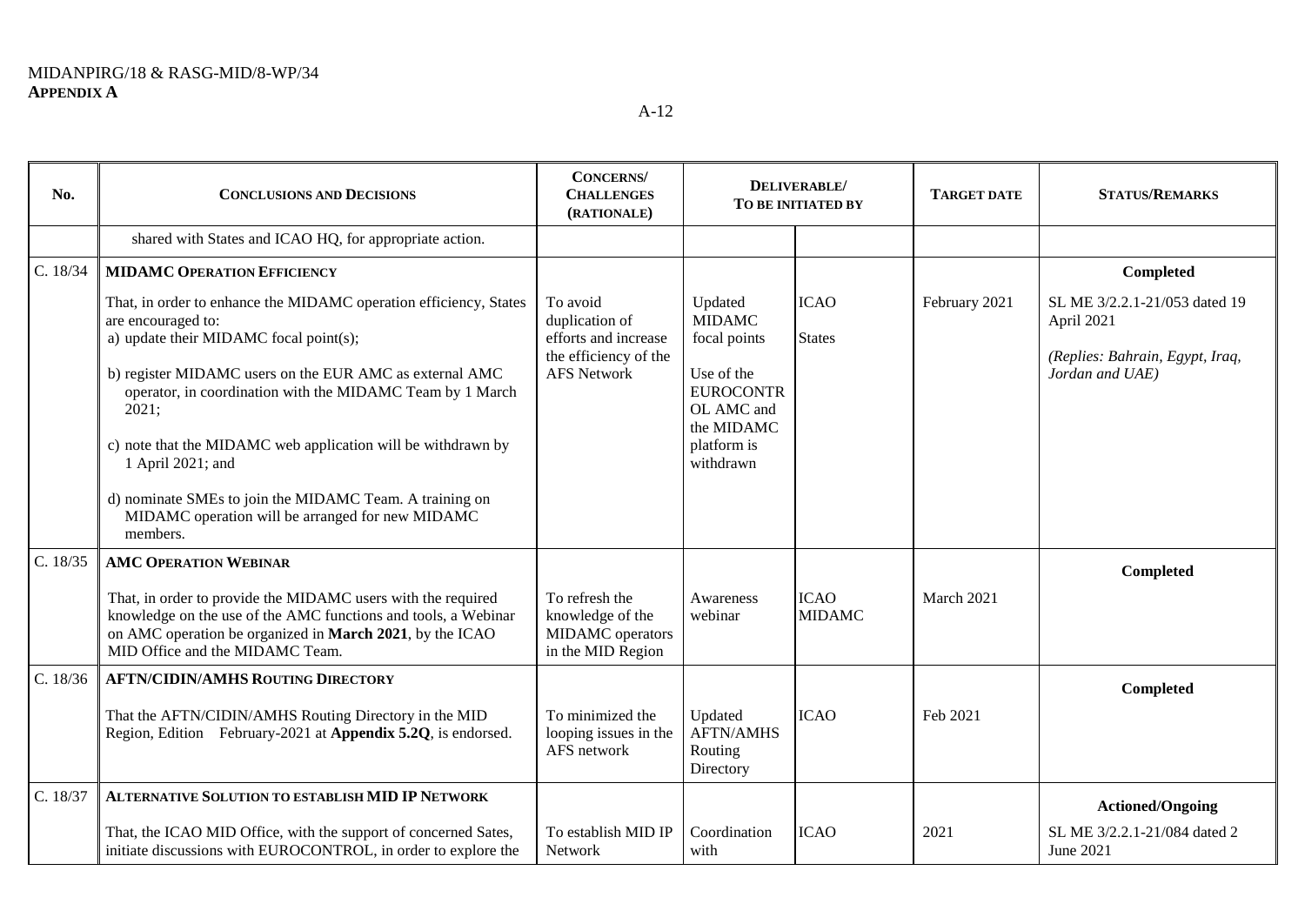| No.      | <b>CONCLUSIONS AND DECISIONS</b>                                                                                                                                                                                                                                                                                             | <b>CONCERNS</b> /<br><b>CHALLENGES</b><br>(RATIONALE)             |                                                                                           | <b>DELIVERABLE/</b><br>TO BE INITIATED BY | <b>TARGET DATE</b> | <b>STATUS/REMARKS</b>                                                             |
|----------|------------------------------------------------------------------------------------------------------------------------------------------------------------------------------------------------------------------------------------------------------------------------------------------------------------------------------|-------------------------------------------------------------------|-------------------------------------------------------------------------------------------|-------------------------------------------|--------------------|-----------------------------------------------------------------------------------|
|          | possibility of joining the PENS project as an alternative solution for<br>establishing a MID IP Network.                                                                                                                                                                                                                     |                                                                   | <b>EUROCONTR</b><br>OL to explore<br>the possibility<br>of joining the<br><b>NEW PENS</b> |                                           |                    | (Replies: Bahrain, Egypt, Jordan,<br>Kuwait, Lebanon, Oman, S. Arabia<br>and UAE) |
| D. 18/38 | <b>TERMS OF REFERENCE OF THE MIDAMC STG</b>                                                                                                                                                                                                                                                                                  |                                                                   |                                                                                           |                                           |                    | Completed                                                                         |
|          | That, the Terms of Reference of the MIDAMC STG be updated as<br>at Appendix 5.2R.                                                                                                                                                                                                                                            | To update the<br><b>MIDAMC TOR</b>                                | <b>MIDAMC</b><br>TOR is<br>updated                                                        | <b>ICAO</b>                               | 2021               |                                                                                   |
| C. 18/39 | FLIGHT INSPECTION AND PROCEDURE VALIDATION SYMPOSIUM                                                                                                                                                                                                                                                                         |                                                                   |                                                                                           |                                           |                    | Ongoing (to be closed)                                                            |
|          | That, a Flight Inspection and Procedure Validation Symposium be<br>organized in 2021.                                                                                                                                                                                                                                        | To increase<br>awareness on FIPV                                  | Flight<br>Inspection and<br>Procedure<br>Validation<br>Symposium                          | <b>ICAO</b>                               | 2021               | The Symposium was postponed to<br>2022                                            |
| D. 18/40 | <b>GNSS GUIDANCE AD-HOC ACTION GROUP</b>                                                                                                                                                                                                                                                                                     |                                                                   |                                                                                           |                                           |                    | <b>Actioned/ Ongoing</b>                                                          |
|          | That, the GNSS Guidance Ad-hoc Action Group be:<br>a) established to review and prepare a revised version of the<br>Guidance on GNSS Implementation in the MID Region (MID<br>Doc 011), to be presented to MIDANPIRG/19 for review and<br>endorsement; and<br>b) Composed of:<br>Mr. Saleh Al-Harthy (Oman, CNS SG Chairman) | To provide<br>guidance on GNSS<br>implementation in<br>the Region | The GNSS Ad- ICAO<br>hoc AG is<br>establish                                               |                                           | 2021               |                                                                                   |
|          | Mr. Ahmed Saied (Egypt)<br>Mr. Khaled Eltanany (Oman)<br>Mr. Emad Jadallah (Saudi Arabia)<br>Mr. Jehad Al-Faqir (IATA)<br><b>ICAOMID Office</b>                                                                                                                                                                              |                                                                   |                                                                                           |                                           |                    |                                                                                   |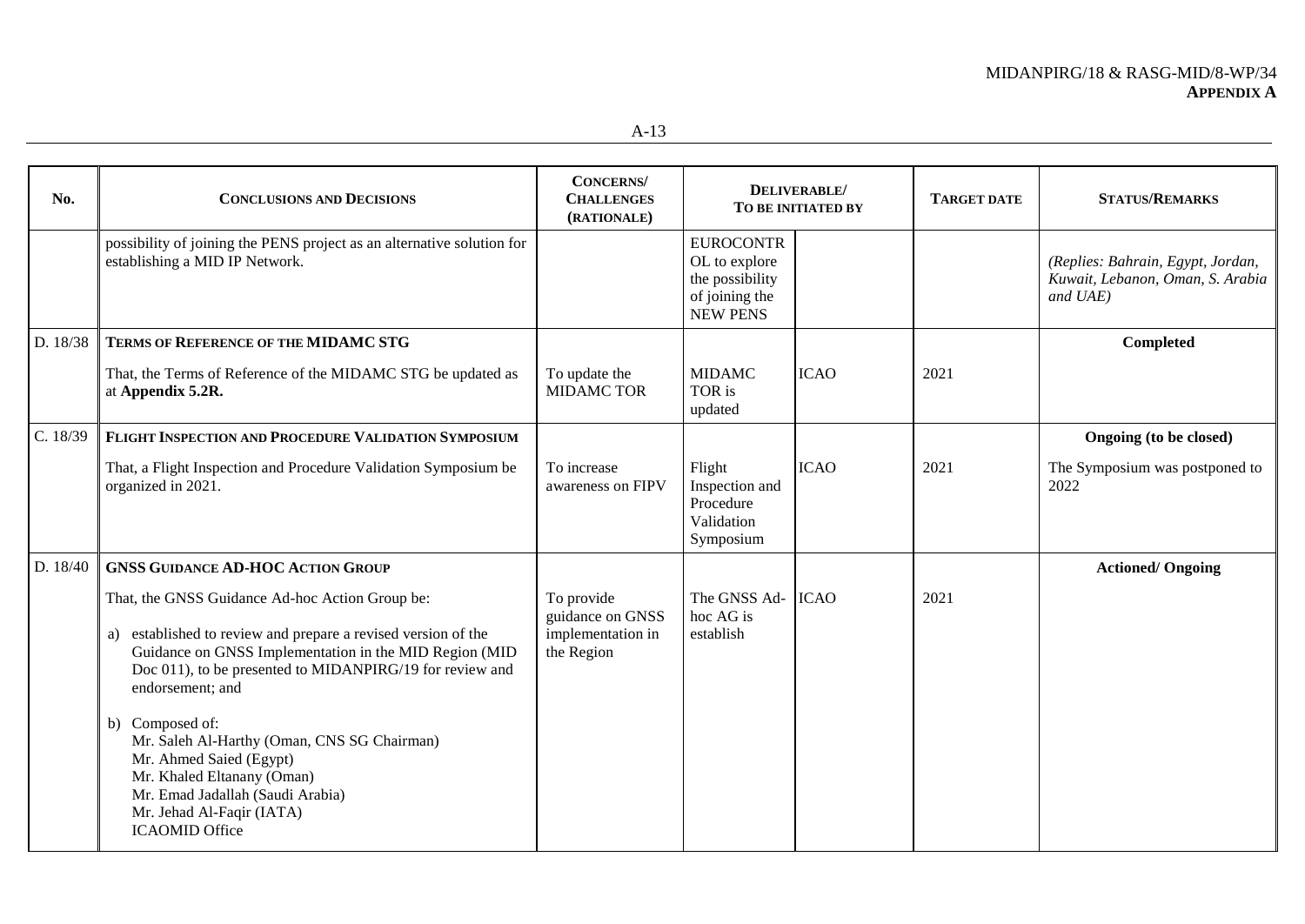**No. CONCLUSIONS AND DECISIONS CONCERNS/ CHALLENGES (RATIONALE) DELIVERABLE/ TO BE INITIATED BY TARGET DATE STATUS/REMARKS** C. 18/41 **UPDATE OF THE GNSS IMPLEMENTATION GUIDANCE IN THE MID REGION (MID DOC 011) Completed**  That, the ICAO MID Doc 011 – GNSS Implementation Guidance in the MID Region, Edition February 2021 is endorsed and be posted on the ICAO MID Office website. To provide guidance on GNSS implementation in the Region Revised version ICAO 2021 of the Guidance on GNSS Implementation C. 18/42 **NAV MON PLAN AD-HOC ACTION GROUP Actioned/Ongoing** That, the NAV. MON Plan Ad-hoc Action Group be: a) established to develop a template for NAV MON Plan to be presented to the CNS SG/11 for further review and enhancement; and b) Composed of: Mr. Saleh Al-Harthy (Oman, CNS SG Chairman) Mr. Ahmed Abdelwahab (Egypt) Ms. Amena Dodin (Jordan) Mr. Khaled Eltanany (Oman) Mr. Khaled Al-Harby (Saudi Arabia) Mr. Jacob Avis (UAE) Mr. Jehad Al-Faqir (IATA) ICAO MID Office To develop NAV MON Plan template NAV MOD AD AG is established NAV MON Plan template is developed ICAO **States** 2021 2023 C. 18/43 **UPDATE OF THE MID REGION SURVEILLANCE PLAN (MID DOC 013) Completed**  That, the ICAO MID Doc 013 - MID Region Surveillance Plan, Edition February 2021 is endorsed and be posted on the ICAO MID Office website. To develop a plan for optimizing Surveillance MID Region Surveillance Plan is ICAO 2021

> endorsed & published

network

C. 18/44 **WRC23 PREPARATORY WORKSHOP Actioned (to be closed)**

That, a WRC23 preparatory Workshop be organised in 2022 jointly | To support ICAO WRC23 ICAO 2022 WRC23 preparatory Webinar is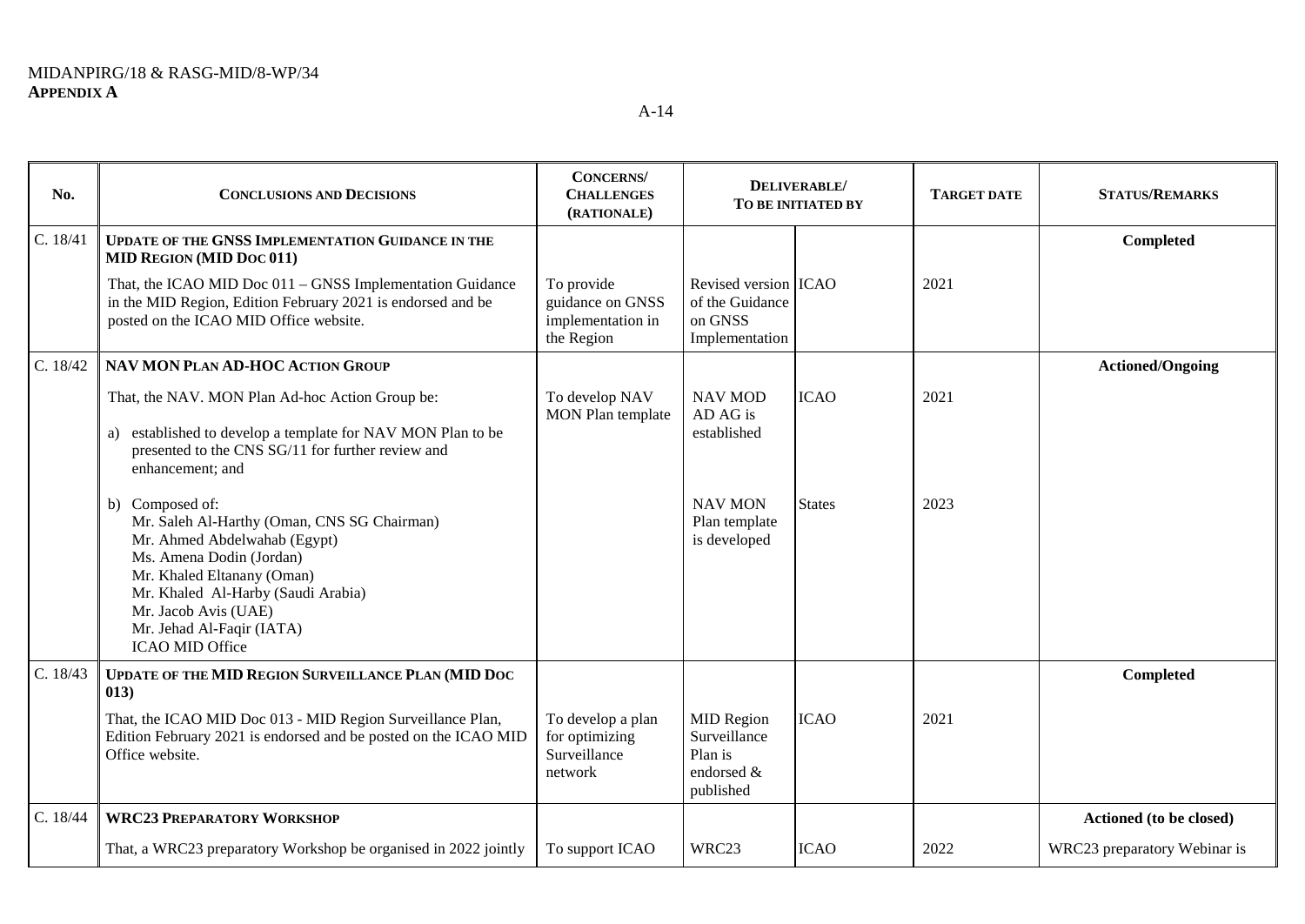| No.      | <b>CONCLUSIONS AND DECISIONS</b>                                                                                                                                                                                                                                                                                                   | <b>CONCERNS</b><br><b>CHALLENGES</b><br>(RATIONALE)                                  | DELIVERABLE/<br>TO BE INITIATED BY                        |               | <b>TARGET DATE</b> | <b>STATUS/REMARKS</b>                              |
|----------|------------------------------------------------------------------------------------------------------------------------------------------------------------------------------------------------------------------------------------------------------------------------------------------------------------------------------------|--------------------------------------------------------------------------------------|-----------------------------------------------------------|---------------|--------------------|----------------------------------------------------|
|          | with ACAO, the Arab Spectrum Management Group (ASMG) and<br>AFI Region.                                                                                                                                                                                                                                                            | position for the<br>WRC23                                                            | Webinar                                                   |               |                    | planned in 2022                                    |
| C. 18/45 | FREQUENCY COORDINATION PROCESS IN THE MID REGION                                                                                                                                                                                                                                                                                   |                                                                                      |                                                           |               |                    | Actioned (to be closed)                            |
|          | That, in order to enhance the frequency coordination process in the<br>MID Region, States be invited to:                                                                                                                                                                                                                           | To update the ICAO<br>Global frequency<br>database                                   | <b>ICAO</b> Global<br>frequency<br>database is<br>updated | <b>States</b> | 2021               | Frequency Management Workshop<br>postponed to 2022 |
|          | use the latest version of the<br>a)<br>FF tool in frequency coordination process;                                                                                                                                                                                                                                                  |                                                                                      |                                                           |               |                    |                                                    |
|          | provide ICAO with updated frequency list for COM VHF and<br>b)<br>accurate information);<br>NAV (with                                                                                                                                                                                                                              |                                                                                      |                                                           |               |                    |                                                    |
|          | provide feedback on the FF tool;<br>C)                                                                                                                                                                                                                                                                                             |                                                                                      |                                                           |               |                    |                                                    |
|          | nominate Frequency Management Focal<br>d).<br>Points, if not yet done so; and                                                                                                                                                                                                                                                      |                                                                                      |                                                           |               |                    |                                                    |
|          | participate actively in the frequency management workshop pla<br>e)<br>nned for 2021.                                                                                                                                                                                                                                              |                                                                                      |                                                           |               |                    |                                                    |
| C. 18/46 | LONG-TERM FREQUENCY ASSIGNMENT PLAN IN THE MID<br><b>REGION</b>                                                                                                                                                                                                                                                                    |                                                                                      |                                                           |               |                    | Ongoing                                            |
|          | That, in order to secure adequate spectrum for VHF-COM, ILS,<br>VOR, DME and GBAS/VDB facilities and meet the operational<br>requirements up to 2030, the Frequency Management Ad-hoc<br>Working Group (FM WG) is tasked with the development of a<br>rolling frequency assignment plan in coordination with concerned<br>parties. | To resolve the issue<br>of NAV frequencies<br>saturation in the<br><b>MID Region</b> | frequency<br>assignment<br>plan                           | FM WG         | 2022               |                                                    |
| C. 18/47 | 0.25 DEGREE WAFS HAZARD DATA                                                                                                                                                                                                                                                                                                       |                                                                                      |                                                           |               |                    | Ongoing                                            |
|          | That, the SADIS users be invited to start integrating the new 0.25<br>degree WAFS hazard data into their systems and software as soon<br>as possible, but not later than 17 March 2021.                                                                                                                                            | Increased spatial<br>resolution of WAFS<br>hazard data                               | <b>State Letter</b>                                       | <b>ICAO</b>   | 2022               | SL to be sent in March 2022                        |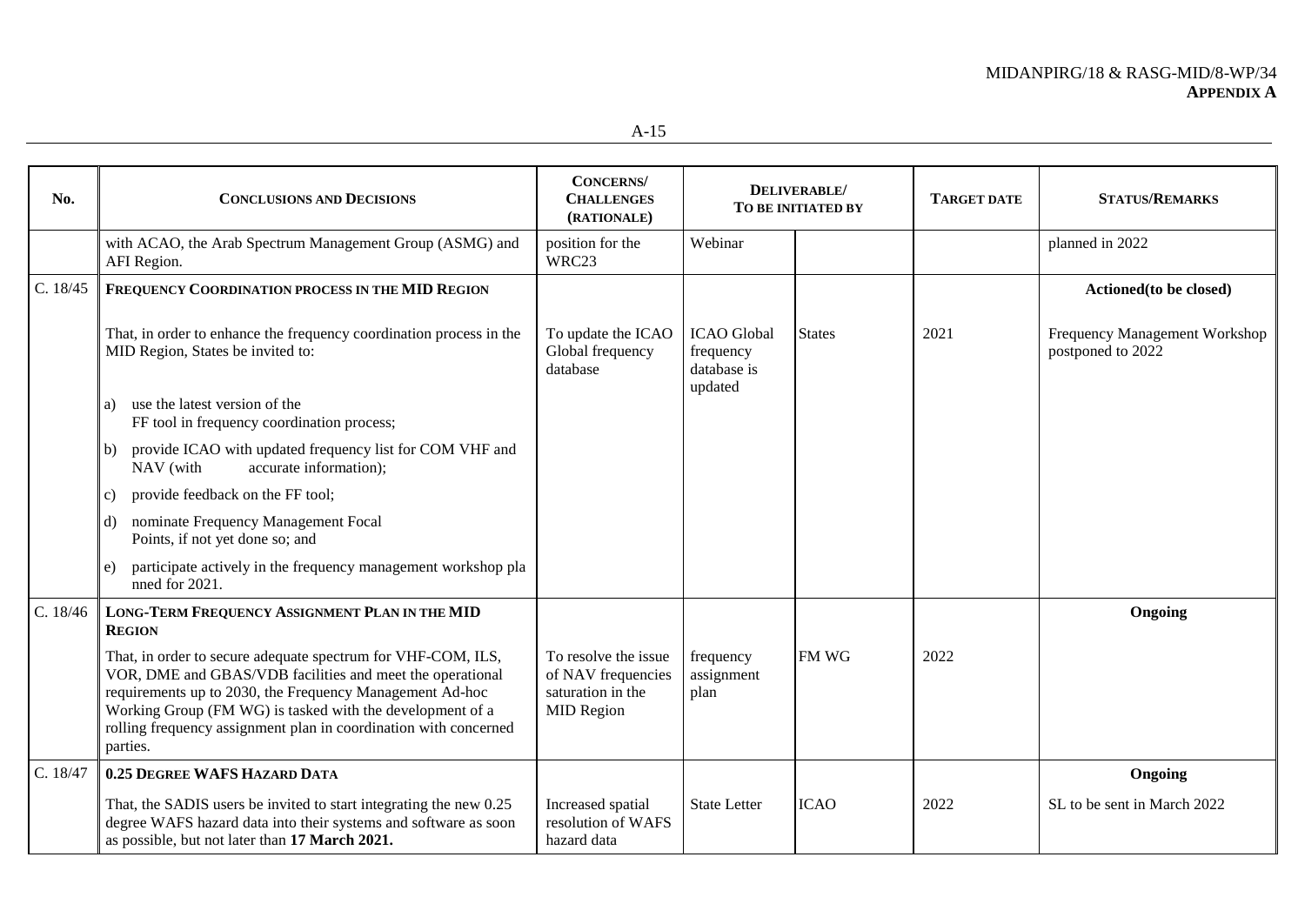| No.      | <b>CONCLUSIONS AND DECISIONS</b>                                                                                                                                                                                                                                                                                                                                                                                               | <b>CONCERNS</b><br><b>CHALLENGES</b><br>(RATIONALE)                                                                                                                                                                                             | DELIVERABLE/<br>TO BE INITIATED BY           |                  | <b>TARGET DATE</b> | <b>STATUS/REMARKS</b>                                                                                                                                       |
|----------|--------------------------------------------------------------------------------------------------------------------------------------------------------------------------------------------------------------------------------------------------------------------------------------------------------------------------------------------------------------------------------------------------------------------------------|-------------------------------------------------------------------------------------------------------------------------------------------------------------------------------------------------------------------------------------------------|----------------------------------------------|------------------|--------------------|-------------------------------------------------------------------------------------------------------------------------------------------------------------|
| C.18/48  | <b>NOVEMBER 2023 WAFS UPGRADES</b>                                                                                                                                                                                                                                                                                                                                                                                             |                                                                                                                                                                                                                                                 |                                              |                  |                    | Ongoing                                                                                                                                                     |
|          | That, the SADIS users familiarize themselves with the proposed<br>WAFS and SADIS changes planned for November 2023, and<br>commence preliminary discussions with their technical<br>departments about how their organization could adapt to these<br>technological changes.                                                                                                                                                    | <b>Improved WAFS</b><br>products (increased<br>temporal and spatial<br>resolutions and new<br>data delivery system<br>that is SWIM<br>compliant) will<br>enable users to<br>customize the<br>meteorological data<br>sets that are<br>downloaded | <b>State Letter</b>                          | <b>ICAO</b>      | 2022               | SL to be sent in March 2022                                                                                                                                 |
| D.18/49  | <b>FREQUENCY OF MIDANPIRG MEETINGS</b>                                                                                                                                                                                                                                                                                                                                                                                         |                                                                                                                                                                                                                                                 |                                              |                  |                    | Completed                                                                                                                                                   |
|          | That, the MIDANPIRG meetings be organized on an annual basis<br>concurrently with the RASG-MID in an in-person setting, unless<br>decided otherwise (the meetings could be organized in a virtual or<br>hybrid setting, if decided so by the Groups, considering the<br>circumstances, availability of host, resources, global and regional<br>developments, feedback from States and progress and outcomes of<br>the Groups). | To determine the<br>frequency of<br><b>MIDANPIRG</b><br>meeting                                                                                                                                                                                 | <b>MIDANPIRG</b><br>is organized<br>annually | <b>ICAO</b>      | 2021               | <b>Revised MIDANPIRG Procedural</b><br>handbook was updated as<br>requested, and will be presented to<br>MIDANPIRG/19 for further<br>review and endorsement |
| D. 18/50 | DISSOLUTION OF THE MSG AND THE MAEP BOARD                                                                                                                                                                                                                                                                                                                                                                                      |                                                                                                                                                                                                                                                 |                                              |                  |                    | Completed                                                                                                                                                   |
|          | That,<br>the MSG and MAEP Board are dissolved; and<br>a)<br>the MIDANPIRG Organization Structure be updated<br>b)<br>accordingly.                                                                                                                                                                                                                                                                                              | To update<br><b>MIDANPIRG</b><br>Organization<br>structure                                                                                                                                                                                      | MSG and<br>MAEP board<br>are dissolved       | <b>MIDANPIRG</b> | 2021               |                                                                                                                                                             |
| D. 18/51 | <b>CHAIRPERSONS' ELECTION GUIDELINES</b>                                                                                                                                                                                                                                                                                                                                                                                       |                                                                                                                                                                                                                                                 |                                              |                  |                    | Actioned (to be closed)                                                                                                                                     |
|          | That, the MIDANPIRG Procedural Handbook be updated to<br>include additional Guidelines related to the Chairperson and Vice-                                                                                                                                                                                                                                                                                                    | To enhance the<br>efficiency of                                                                                                                                                                                                                 | <b>MIDANPIRG</b><br>Procedural               | <b>ICAO</b>      | 2021               | <b>Revised MIDANPIRG Procedural</b><br>handbook was updated as                                                                                              |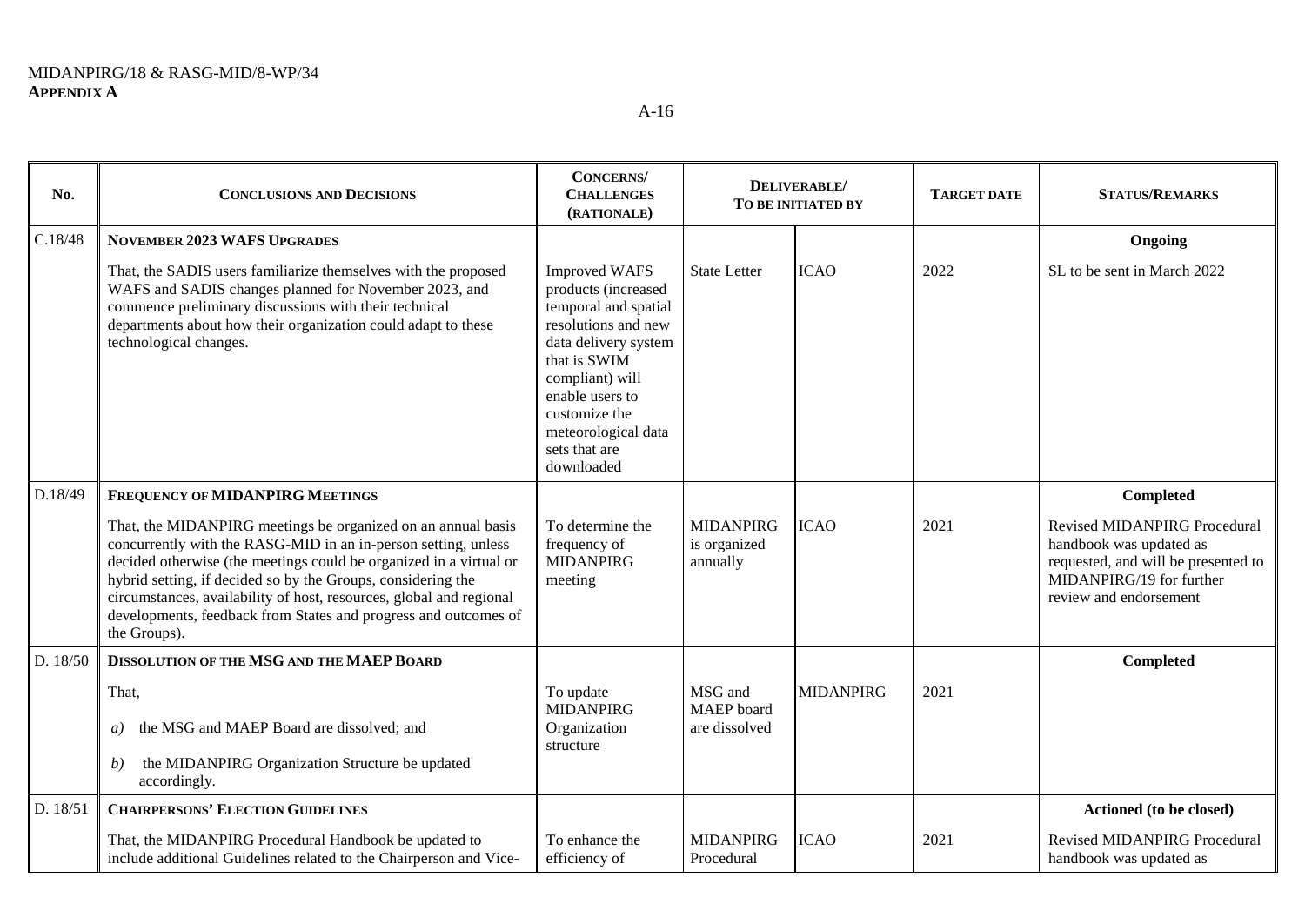| No.      | <b>CONCLUSIONS AND DECISIONS</b>                                                                                                                                                  | <b>CONCERNS</b><br><b>CHALLENGES</b><br>(RATIONALE) | DELIVERABLE/<br>TO BE INITIATED BY    |                  | <b>TARGET DATE</b> | <b>STATUS/REMARKS</b>                                                                     |
|----------|-----------------------------------------------------------------------------------------------------------------------------------------------------------------------------------|-----------------------------------------------------|---------------------------------------|------------------|--------------------|-------------------------------------------------------------------------------------------|
|          | Chairpersons responsibilities; and the professional background and<br>personal qualities required for the election of Chairpersons, as at<br>Appendix 5.4A.                       | <b>MIDANPIRG</b><br>chairmanship                    | Handbook is<br>updated                |                  |                    | requested, and will be presented to<br>MIDANPIRG/19 for further<br>review and endorsement |
| D. 18/52 | <b>MIDANPIRG TERMS OF REFERENCE</b>                                                                                                                                               |                                                     |                                       |                  |                    | Completed                                                                                 |
|          | That, the MIDANPIRG Terms of Reference (ToR) be amended as<br>at Appendix 5.4B, in line with the PIRGs Generic ToR approved<br>by the President of the Council on<br>7 Aug. 2020. | To update the<br><b>MIDANPIRG TOR</b>               | <b>MIDANPIRG</b><br>TOR is<br>updated | <b>MIDANPIRG</b> | 2021               |                                                                                           |
| D. 18/53 | <b>TERMS OF REFERENCE OF THE AIM SG</b>                                                                                                                                           |                                                     |                                       |                  |                    | Completed                                                                                 |
|          | That, the Terms of Reference of the AIM SG be updated as at<br>Appendix 5.4C.                                                                                                     | updated ToRs of the<br>AIM SG                       | ToRs of the<br>AIM SG                 | MIDANPIRG/18     | Feb. 2021          |                                                                                           |
| D. 18/54 | <b>TERMS OF REFERENCE OF THE ATM SG</b>                                                                                                                                           |                                                     |                                       |                  |                    | Completed                                                                                 |
|          | That, the Terms of Reference of the ATM SG be updated as at<br>Appendix 5.4D.                                                                                                     | updated ToR of the<br><b>ATM SG</b>                 | ToRs of the<br>AIM SG                 | MIDANPIRG/18     | Feb. 2021          |                                                                                           |
| D. 18/55 | <b>TERMS OF REFERENCE OF THE CNS SG</b>                                                                                                                                           |                                                     |                                       |                  |                    | Completed                                                                                 |
|          | That, the Terms of Reference of the CNS SG be updated as at<br>Appendix 5.4E.                                                                                                     | To update the CNS<br><b>TOR</b>                     | CNS TOR is<br>updated                 | MIDANPIRG/18     | 2021               |                                                                                           |
| D. 18/56 | <b>TERMS OF REFERENCE OF THE MET SG</b>                                                                                                                                           |                                                     |                                       |                  |                    | Completed                                                                                 |
|          | That, the Terms of Reference of the MET SG be updated as at<br>Appendix 5.4F.                                                                                                     | Updated ToR of<br><b>MET SG</b>                     | ToRs of the<br><b>MET SG</b>          | MIDANPIRG/18     | Feb. 2021          |                                                                                           |
| D. 18/57 | <b>TERMS OF REFERENCE OF THE PBN SG</b>                                                                                                                                           |                                                     |                                       |                  |                    | Completed                                                                                 |
|          | That, the Terms of Reference of the PBN SG be updated as at<br>Appendix 5.4G.                                                                                                     | <b>Updated ToRs of</b><br>the PBN SG                | ToRs of the<br><b>PBN SG</b>          | MIDANPIRG/18     | Feb. 2021          |                                                                                           |
| D. 18/58 | NEW EDITION OF THE MIDANPIRG PROCEDURAL HANDBOOK                                                                                                                                  |                                                     |                                       |                  |                    | Actioned (to be closed)                                                                   |
|          | That, the Secretariat, in coordination with the Chairpersons of the<br>Group, develop a new Edition of the MIDANPIRG Procedural                                                   | To update the New<br>Edition of the                 | New Edition<br>of the                 | <b>ICAO</b>      | 2022               | (WP/60 refers)                                                                            |